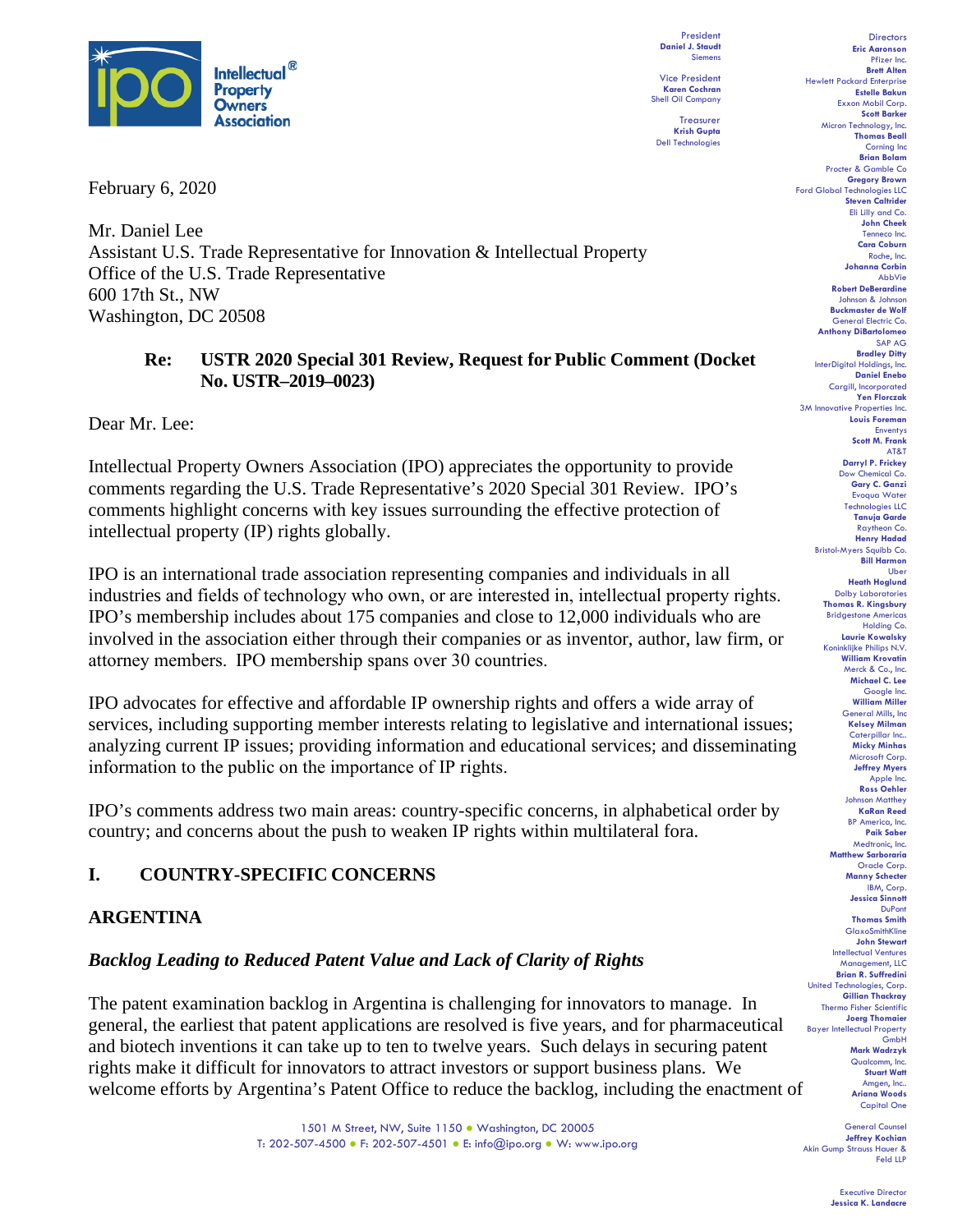Resolution  $56/2016<sup>1</sup>$  $56/2016<sup>1</sup>$  $56/2016<sup>1</sup>$  and subsequent entry into a Patent Prosecution Highway (PPH) pilot program that started in [2](#page-1-1)017 and extends to  $2020$ .<sup>2</sup> Some patents have already been granted under the pilot program, which is a positive step. Although Argentina's Patent Office efforts to reduce backlog during second half of 2019 led to increased number of patent applications examined, a significant backlog remains. Argentina provides neither provisional nor supplemental protection to ameliorate the delays during prosecution.

# *Shifts in the Legal Framework Creating Uncertainty for Innovators*

Argentina's Patent Office enacted Resolution P-107/2012 in May 2012.<sup>3</sup> This resolution introduced more restrictive patentability criteria for chemical and pharmaceutical inventions.<sup>[4](#page-1-3)</sup> The criteria were applicable to both new and pending patent applications, and thus altered the legal framework that had been in force when patent applications were previously filed. When these changes are combined with the substantial backlog, significant uncertainty results for innovators in the chemical and pharmaceutical areas. Restrictive guidelines refuse pharmaceutical patents for compositions and formulations, salts, esters and ethers, polymorphs, active metabolites and pro-drugs, enantiomers, selection patents, and certain Markush-type claims - almost 80% of all pharmaceutical applications.

# *Increased risk of Compulsory Licenses*

In December 2019, Argentina passed an Emergency Economic Law that would increase the likelihood of the grant of compulsory licenses being required by the Ministry of Health.<sup>[5](#page-1-4)</sup> Compulsory licensing, however, undermines the economic incentives created by the IP system for innovation and investment in research and development.

# **AUSTRALIA**

# *Australia's Heightened Utility and Onerous Best Method Requirements for Patents*

Several court decisions have highlighted two areas in which Australian law is out of line with the Australia-U.S. Free Trade Agreement<sup>[6](#page-1-5)</sup> and with international practice. Australia fails to offer certain patent protection that it agreed to provide, which harms innovators seeking patent protection in Australia.

<span id="page-1-0"></span><sup>1</sup> Resolución 56/2016, Instituto Nacional de la Propiedad Industrial.

<span id="page-1-1"></span><sup>2</sup> [https://www.uspto.gov/patents-getting-started/international-protection/patent-prosecution-highway/patent](https://www.uspto.gov/patents-getting-started/international-protection/patent-prosecution-highway/patent-prosecution-12)[prosecution-12](https://www.uspto.gov/patents-getting-started/international-protection/patent-prosecution-highway/patent-prosecution-12)

<span id="page-1-2"></span><sup>&</sup>lt;sup>3</sup> Apruébanse las pautas para el examen de Patentabilidad de las solicitudes de Patentes sobre Invenciones Químico-Farmacéuticas (May 2012), http://www.wipo.int/edocs/lexdocs/laws/es/ar/ar109es.pdf.

<span id="page-1-3"></span><sup>&</sup>lt;sup>4</sup> For example, polymorphs, hydrates, and solvates of known compounds are not allowed and single enantiomers are not patentable when the racemic mixture is already known. There are also restrictions of Markush-type claims, selection patents, active metabolites, pro-drugs, etc.

<span id="page-1-4"></span><sup>5</sup> Article 70 of the December 2019 Emergency Economic Law.

<span id="page-1-5"></span><sup>6</sup> Australia-U.S. Free Trade Agreement, 118 Stat. 919 (May 2004).

[https://ustr.gov/sites/default/files/uploads/agreements/fta/australia/asset upload file148 5168.pdf.](https://ustr.gov/sites/default/files/uploads/agreements/fta/australia/asset%20upload%20file148%205168.pdf)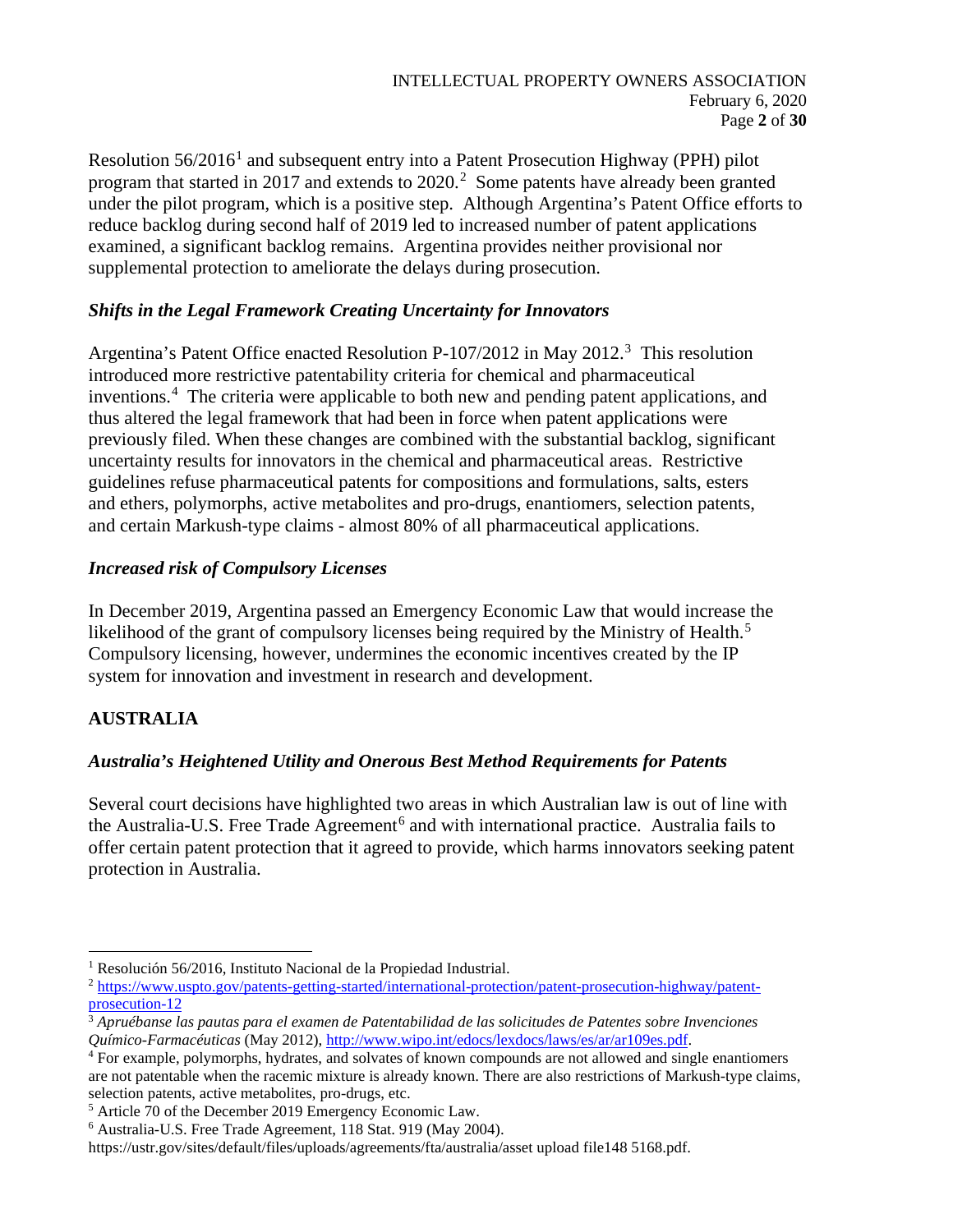Despite the uncertainty of most types of innovation, Australia requires a patent to deliver all its "promised benefits": If a patentee describes two potential advantages of an invention and only one turns out to be achievable, the resulting patent will be found invalid.<sup>[7](#page-2-0)</sup> Besides serving as an inequitable ground for denying a patent, the outcome is inconsistent with the Free Trade Agreement, which requires Australia to protect inventions with "a specific, substantial, and credible utility."[8](#page-2-1)

Another unusual feature of Australian law is its "best method" requirement. An independent ground for invalidity, patent applicants must describe the best method known to them at the time of the *complete application*. [9](#page-2-2) This would be the PCT filing date for a PCT application. It can complicate matters for applicants who do not update the first filed application before foreign filing. Such a requirement is inconsistent with international practice, and harms U.S. inventors seeking to protect their inventions in Australia.

Two recent cases have confirmed the continued applicability of the best method requirement. The Federal Court considered the best method requirement in *BlueScope Steel Ltd v Dongkuk Steel Mill Co., Ltd (No 2) [2019] FCA 2117 (17 December 2019)*. The Court found that the patents at issue were invalid for failing to disclose the best method known to the applicant at the date of filing. The Court also considered the best method requirement in *Domestic Australia Pty Ltd v Houghton Leisure Products Pty Ltd [2018] FCA 1573 (19 October 2018)*. In this case, the Court found that the best method requirement is based on what was known by the Applicant at the date of filing of the application (not the filing date of any earlier parent or priority application). In this case, the date of filing was the date on which a divisional was filed, not the date on which the parent PCT application was filed.

## *Patentable Subject Matter in Relation to Computer-Implemented Inventions*

There are no exclusions or specific requirements in Australian legislation relating to computerimplemented inventions. Indeed, the Australian courts have made clear that computerimplemented inventions may be the subject of patent protection.

However, the Australian Patent Office Manual of Practice and Procedure<sup>[10](#page-2-3)</sup> assesses whether an invention is patentable subject matter by assessing whether the contribution of the invention (i.e., any novelty conferring feature of the invention) is patentable subject matter, rather than considering whether the claimed invention, considered as a whole, constitutes patentable subject matter. This approach has resulted in numerous examples of claims that have been found allowable in the U.S. being rejected in Australia, even when examined under the Patent Prosecution Highway.

<span id="page-2-0"></span><sup>7</sup> *Streetworx Pty. Ltd. v. Artcraft Urban Group Pty. Ltd.*, FCA 1366 (2014), *aff'd, Ronneby Road Pty. Ltd. v. ESCO Corp.*, FCA 588 (2016).

<span id="page-2-1"></span><sup>8</sup> Australia-U.S. Free Trade Agreement, Art. 17.9.13.

<span id="page-2-2"></span><sup>9</sup> *Les Laboratoires Servier v. Apotex Pty. Ltd.*, FCAFC 27 (2016).

<span id="page-2-3"></span><sup>10</sup> [http://manuals.ipaustralia.gov.au/patents/Patent\\_Examiners\\_Manual.htm](http://manuals.ipaustralia.gov.au/patents/Patent_Examiners_Manual.htm)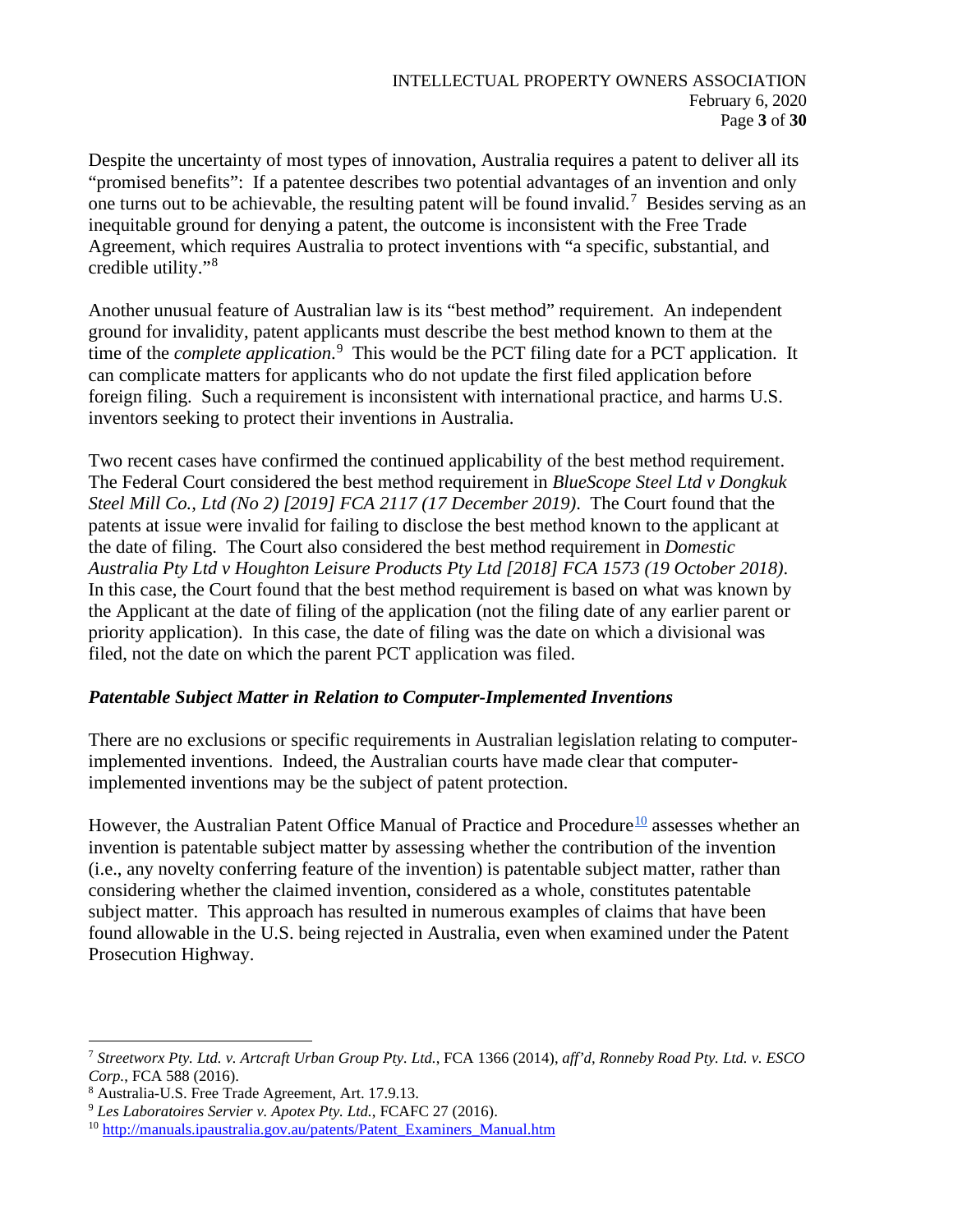### *Market-Size Damages*

Australia's Department of Health has implemented a policy by which it seeks damages from biopharmaceutical innovators that commence proceedings to enforce their patents and obtain a preliminary injunction but are ultimately unsuccessful on the merits. Those damages are designed to compensate Australia's pharmaceutical reimbursement scheme (PBS) for any delay in the reduction in PBS prices during the period of the preliminary injunction. The PBS imposes automatic and irreversible price cuts on medicines as soon as a first competing brand enters the market, but the policy provides no corresponding mechanism for automatic compensation for innovators as a result of the PBS price cut if an infringing product is launched prematurely; the innovator must instead seek to recover those losses from the infringing generic as part of its damages claim.

This "market-size damages" policy is problematic. It unfairly tips the scales in commercial patent disputes by exposing them to significant compensation claims and thus discouraging innovators from enforcing their patents. It means that the same government that examined and granted a patent can seek damages from the patentee for unsuccessfully trying to enforce it.

Biopharmaceutical innovators must be able to rely on and enforce patents issued by competent government authorities. Laws or policies that allow governments or other non-parties to a patent dispute to collect market-size damages undermine legal certainty, predictability, and the incentives patents provide for investment in new treatments and cures. They also appear to be inconsistent with the World Trade Organization (WTO) Agreement on Trade-Related Aspects of Intellectual Property Rights (TRIPS), including with respect to provisional measures and technology discrimination.

## *Lack of Regulatory Data Protection*

Australia does not provide any regulatory data protection (RDP) relating to the registration of new formulations, combinations, indications, populations, or dosage forms of currently registered therapeutic goods. The absence of any such protection is in direct contravention of Australia's obligations under Article 17.10(2) of the AUSFTA, which mandates that the parties provide at least three years of RDP protection from the date of marketing approval in circumstances where new clinical information must be submitted to obtain regulatory approval of the relevant new therapeutic good (other than information relating to bioequivalence).

The lack of data protection for product changes supported by new clinical information, and the lack of protection for more than 5 years for biological products, potentially puts pharmaceutical innovators at a disadvantage in Australia in comparison to other developed countries. After expiry of the initial 5-year period, generic competitors can rely on innovators' clinical data to obtain abridged approvals without delay (subject to any patent protection). Thus, the Australian data protection system does not adequately reward innovators for the cost of obtaining the clinical data to support the approval of product changes for the benefit of Australian patients.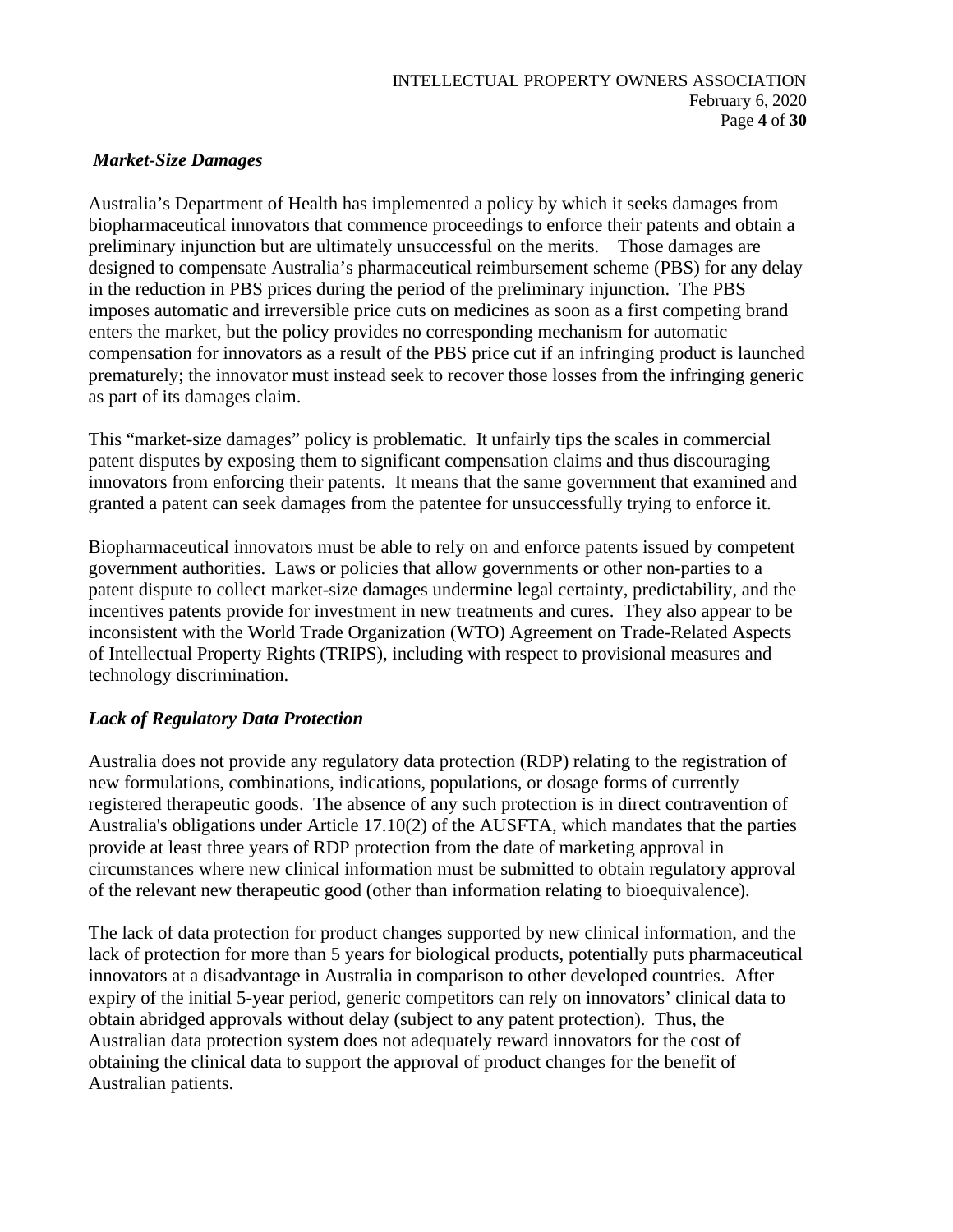## *Shift Relating to Injunctions*

There has been a recent shift in the Australian courts negatively impacting the likelihood an injunction would be granted. This is due to the perception that it would be more difficult to calculate potential losses for a generic company challenging a patent than to calculate patentee's losses. The Australian courts should make an assessment based on the facts of each specific case and not adopt the default position that it would be more difficult to calculate potential losses.

# **BRAZIL**

# *Effort to Address the Severe Patent and Trademark Application Backlogs Is Underway*

In Brazil, utility patent applications regularly remain pending for more than a decade, far longer than in most other patent offices around the world. The lengthy backlog hurts innovators by complicating investment decisions and often impairing access to critical funding, especially for smaller companies. Such delays hurt both would-be patent owners and potential competitors, adding to market uncertainty and increasing the cost of innovation. This situation, however, has seen recent improvement through the implementation of various strategies, such as hiring additional examiners, creating fast-track programs such as PPH agreements, and leveraging examination of foreign counterpart applications. The Brazilian National Institute of Industrial Property (INPI) has already significantly reduced the patent backlog, which went down from an average of 11.5 years to a little more than 8 years.

With respect to trademarks, both the backlog and the examination period has decreased substantially. Thanks to Brazil's accession to the Madrid Protocol in July 2019, INPI has implemented the changes necessary to comply with international standards. Trademarks are now being granted in less than 12 months on average.

IPO applauds these improvements, while recognizing also the need for further progress to reduce these backlogs.

## *ANVISA's Prior Consent for Patent Examination*

As INPI is taking steps to improve its backlog, a seemingly dual patent examination system continues to impede those efforts. Under Article 229-C of Brazil's Patent Law, the Health Surveillance Agency (ANVISA) must review all pharmaceutical patent applications. Although ANVISA's role is limited to issues related to public health and safety, in practice a secondary patent examination is conducted. (It is worth mentioning that, after a recent agreement between ANVISA and INPI, an unfavorable opinion from ANVISA on patentability issues is no longer binding, *i.e.*, it no longer prevents INPI from granting patent rights.) This dynamic continues despite Brazil's General Attorney's opinion that ANVISA's scope is limited to assessing the safety and therapeutic efficacy of products<sup>[11](#page-4-0)</sup> and appellate court decisions that have also

<span id="page-4-0"></span><sup>11</sup> Opinion 337/PGF/EA/2010 (Jan. 2011).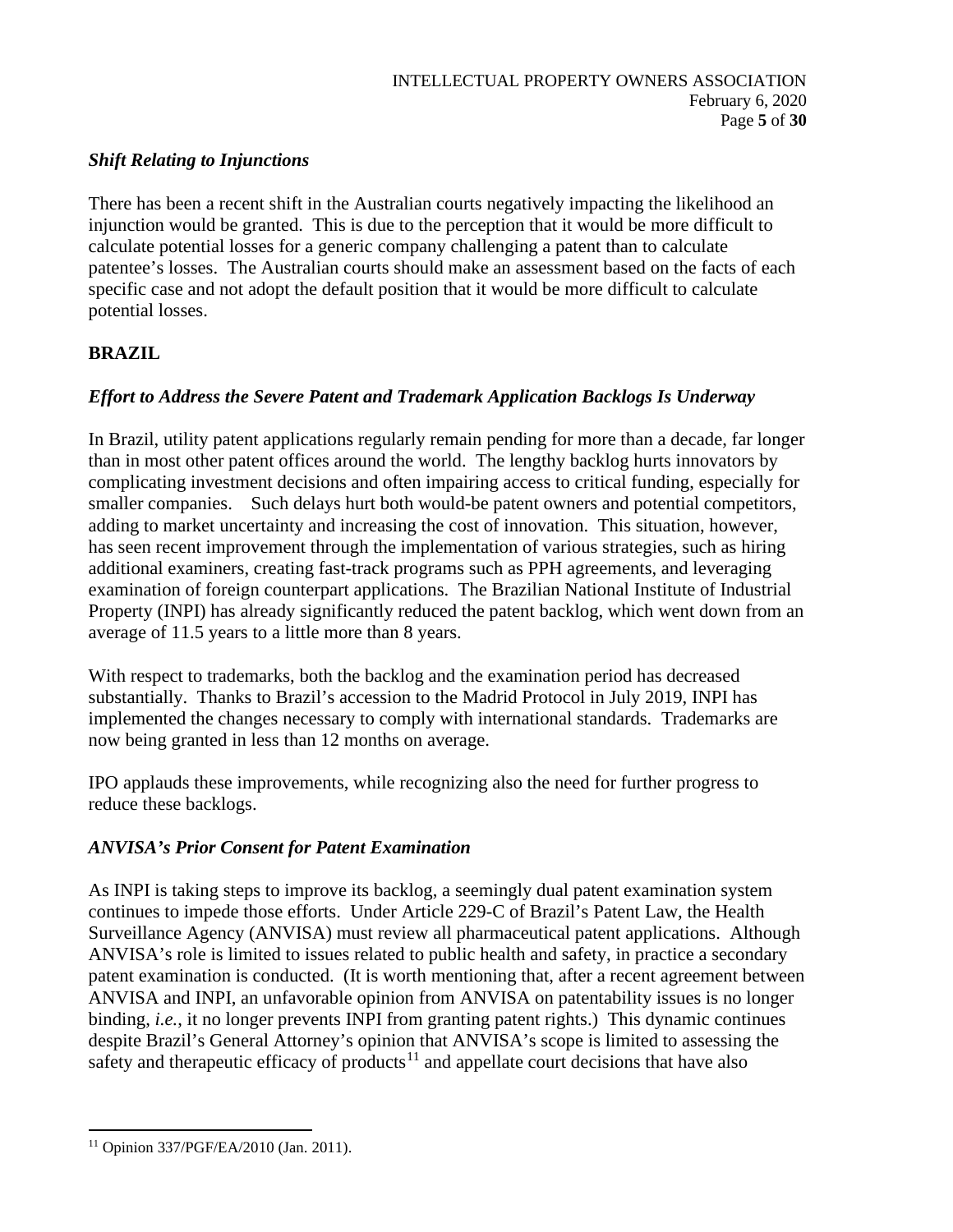concluded that ANVISA's authority is limited to assessing public health risk.<sup>[12](#page-5-0)</sup> Such dual examination thus continues to raise questions under TRIPS, although we must acknowledge the progress toward resolution.

### *Design Protection*

In 2017, responsibility for registering and examining design patent applications in Brazil transitioned to a new team of examiners, who previously worked exclusively with trademark issues. The result has been very inconsistent examination, and some issues can only be solved with time consuming judicial review. Brazil should be encouraged to remedy this situation as soon as possible, perhaps through immediate supplemental training of the new examiners or by returning design examination to its former place with the patent department.

### *Lack of Regulatory Data Protection*

Brazilian law (Law 10.603/02) provides data protection for veterinary, fertilizer, and agrochemical products, but does not provide similar protection for pharmaceutical products for human use, resulting in discriminatory treatment. Contrary to TRIPS Article 39, Brazil continues to allow government officials to grant marketing approval for pharmaceuticals to competitors relying on test and other data submitted by innovators to prove the safety and efficacy of their products. Additional efforts are needed to provide certainty that test data and other data will be fully protected against unauthorized use to secure marketing approval for a fixed period.

## **CANADA**

## *Patented Medicines Price Review Board (PMPRB) Regulations*

We have concerns about the *Regulations Amending the Patented Medicines Regulations[13](#page-5-1)* (the "*Regulations*") scheduled for implementation on July 1, 2020. We are particularly concerned about the changes to the list of comparator countries under section  $4(1)(f)(iii)$  of the *Regulations* that remove the United States and Switzerland — and add Australia, Belgium, Japan, Netherlands, Norway, and Spain. The removal of the U.S. and the absence of other countries such as Mexico, another one of Canada's largest trading partners, is concerning. Also troubling is the selection of countries for the list that in general have lower drug prices than Canada — without considering the impact this has on accessibility to new medicines in those jurisdictions. Furthermore, the U.S. and Switzerland are home to many of the world's pharmaceutical and biotechnology research companies, sending a message that Canada is interested only in the benefits of that research and not in paying for or incentivizing the research necessary to create the benefits. We are also concerned about the reduction in

<span id="page-5-1"></span><span id="page-5-0"></span><sup>&</sup>lt;sup>12</sup> "The ANVISA has no statutory authority to deny prior approval to a patent application based on the argument that it does not meet the novelty and non-obviousness requirements." (Court of Appeals for the 1st Federal Circuit, 6th Panel, Reporting Appellate Judge Hon. Jirair Meguerian, Appeal # 1001081-59.2015.4.01.3400 (Dec. 2016). Other appellate courts have also decided that ANVISA has no statutory authority to examine pharmaceutical applications for patentability requirements (*see* Court of Appeals for the 2nd Federal Circuit, 2nd Panel, Reporting Appellate Judge Hon. Simone Schreiber, Interlocutory Appeal # 0005084-51.2016.4.02.5101 (Sept. 2016)). <sup>13</sup> http://www.gazette.gc.ca/rp-pr/p1/2017/2017-12-02/html/reg2-eng.html.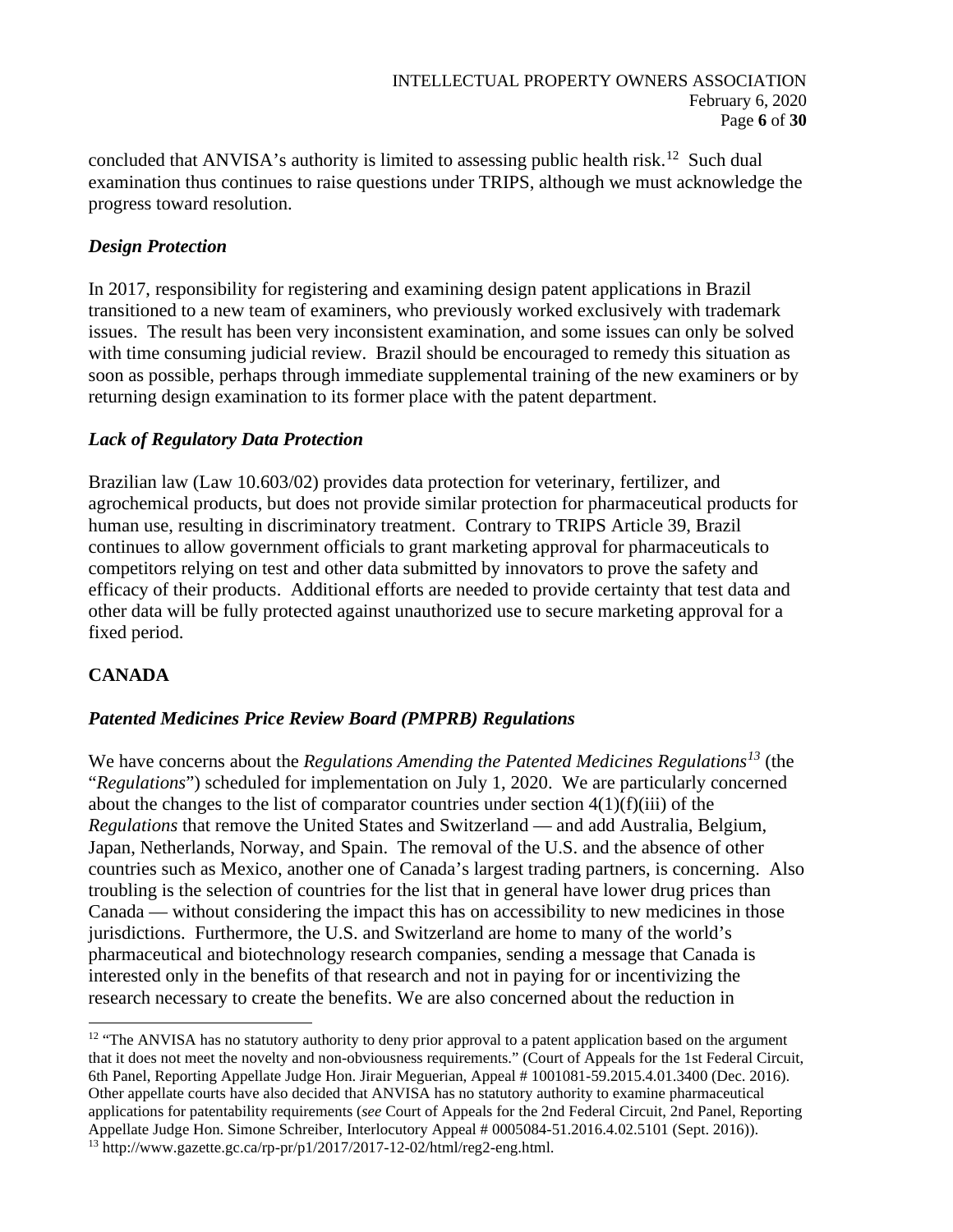reporting requirements for patented generic medicines (approved by means of Abbreviated New Drug Submission ("ANDS")). Generic medicines are exempt from the continual reporting of cost-utility analysis information unless requested by the Patented Medicine Prices Review Board ("PMPRB"). At the same time, innovative manufacturers have expansive reporting requirements satisfied by the "merest slender thread"<sup>[14](#page-6-0)</sup> and whereby the PMPRB will view any patent that "pertains to a medicine" as falling within its jurisdiction. The *Regulations* are thus lop-sided and, in fact, are unnecessary.

The *Regulations* unnecessarily discourage innovation and increase reporting requirements for innovative patent holders. When incentives for patent innovation are diminished, particularly in a major country like Canada, the value of intellectual property is negatively impacted for all types of patent owners everywhere. These concerns are heightened when reference to Canada's patent statute is used as the basis for lowering prices for patent-protected technologies as it raises the likelihood that similar regulations could be extended to other consumer goods. Further, we are concerned that referencing a patent statute as a basis for placing patentees at an economic disadvantage compared to non-patent holders sets a troubling and disincentivizing precedent.

## *Weak Patent Enforcement*

The 2017 *Regulations Amending the Patented Medicines (Notice of Compliance) Regulations[15](#page-6-1)* (the "*2017 Regulations*") include deficiencies that weaken Canadian patent enforcement, including insufficient time for final patent determinations in a single proceeding, increasing liability for damages under section 8 (e.g., granting damages in excess of 100% of the total generic market), and a separate litigation track for some types of patents due to their ineligibility for listing on the Patent Register (e.g., arbitrary timing requirements).

## *45 days for Action on Notice of Allegation*

The *2017 Regulations* provide that if a proceeding is not brought within the 45 days of timeline after a patent is listed on the Patent Register and a Notice of Allegation (NOA) has been sent, then one cannot bring a proceeding under the Patent Act, unless the innovator had a reasonable basis for not bringing the action in response to the NOA.[16](#page-6-2) This provision has the effect of revoking a statutorily granted patent right due to a missed deadline.

## *Excessive Damages*

We are also concerned about the potential expansion of liability for pharmaceutical innovators. Innovative companies are potentially liable under section 8 and common law theories, including for treble damages, in cases proceeding within the provincial courts of Ontario and Quebec. Also, the *2017 Regulations* explicitly consider all plaintiffs in the infringement action to be jointly and severally liable for losses suffered by the second person as opposed to only the

<span id="page-6-0"></span><sup>14</sup> *ICN Pharms. Inc. v. Canada* (Staff of the Patented Medicine Prices Review Board)(C.A.)(1997) 1 F.C. 32 (ICN).

<span id="page-6-1"></span><sup>&</sup>lt;sup>15</sup> http://www.gazette.gc.ca/rp-pr/p1/2017/2017-12-02/html/reg2-eng.html.

<span id="page-6-2"></span><sup>&</sup>lt;sup>16</sup> Patented Medicines (Notice of Compliance) Regulations, sections 6(1) and 6.01.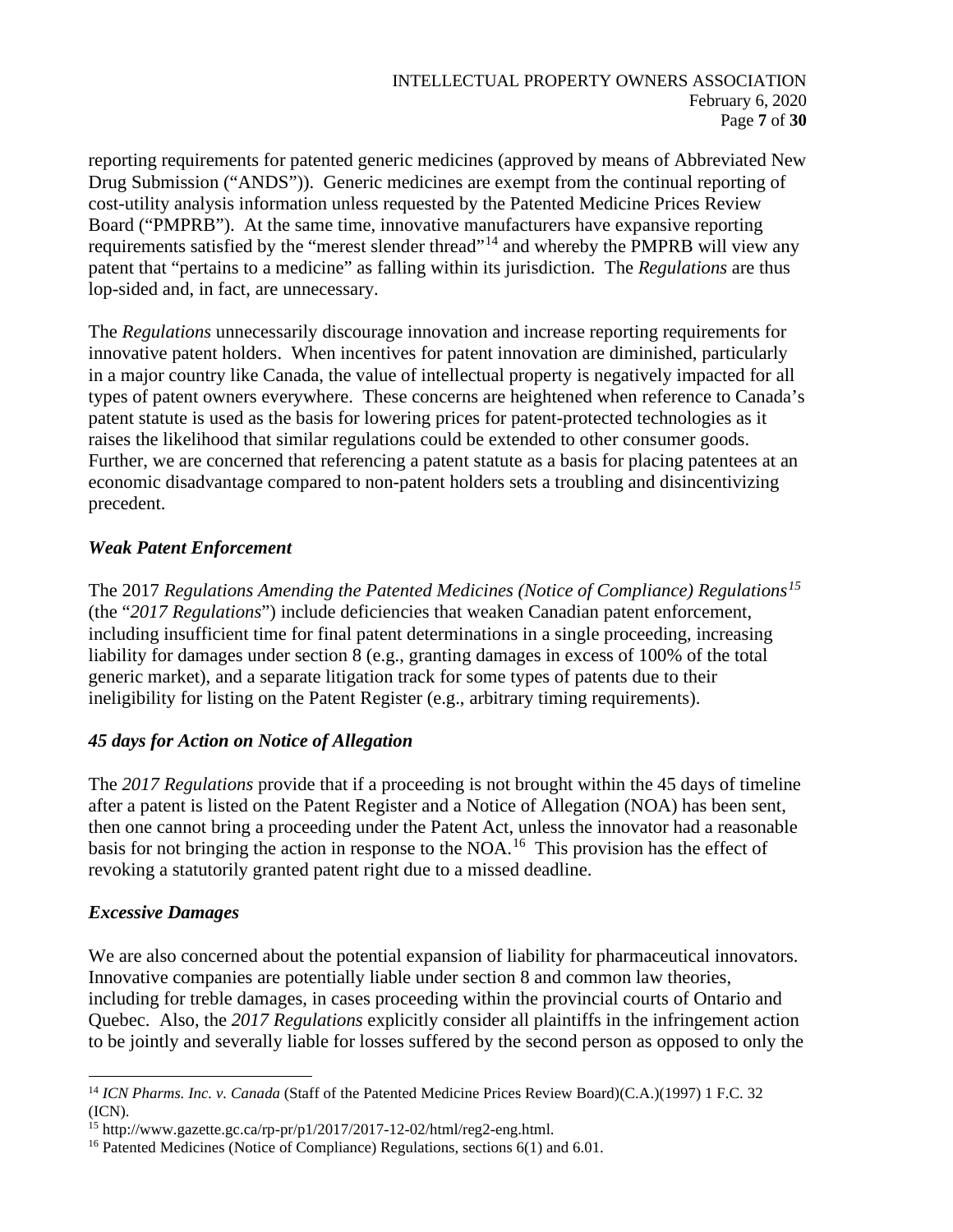"first person" under the previous regulations. However, there is no requirement for all second persons in NOC proceedings related to the same patented medicine to bring their section 8 claim together. Furthermore, there has been no amendment to allow the Court to consider multiple section 8 claims together and make findings related to multiple generic companies entering the market in the absence of the *2017 NOC Regulations*, as does happen in the real world. As a result, when innovators face multiple section 8 claims, there is a risk that the defendant (innovator) will be subject to a cumulative damage award based on what cannot possibly occur in the real world.[17](#page-7-0) Also, the *2017 Regulations* remove any limits to the period of a first person's liability under section 8 of the Regulations. Thus, Second Persons under the *2017 Regulations* may be able to claim losses suffered beyond the date of any dismissal or discontinuance. Taken together, the common law and section 8 related amendments create a risk of "windfall" damage awards. Furthermore, such awards are contrary to the traditional compensatory function of damages and, in situations of section 8 damages in excess of 100% of the total generic market and/or potential treble damages, constitute a punitive award which is inconsistent with the limited remedy of declaratory relief currently provided for under Section 60(1) of the *Patent Act*, and would be an inequitable result.

## *Restrictive Certificate of Supplementary Protection (CSP) Eligibility Criteria*

Although it is positive that there are now Regulations granting restoration of patent terms under certain circumstances, we are concerned that there remains a bar to certain types of innovation being CSP eligible, including, for example, process and formulation patents. Overly restrictive eligibility criteria, which limits otherwise worthy CSP patents, discourages innovation. Furthermore, the requirement that the innovator file their complete new drug submission in Canada within a year of filing in the U.S or Europe (or several other smaller markets) is overly restrictive, especially with respect to smaller companies who do not have the resources to file in multiple jurisdictions before they receive an indication of whether their submission is sufficient to receive approval. Both of these restrictive requirements are unlike patent term restoration ("PTR") requirements in other jurisdictions. Furthermore, Canada's term is capped at 2 years of the possible  $5 -$  an unduly restrictive time limit.

## *Multiple and Conflicting Certificate of Supplementary Protection (CSP) Applications*

We are concerned that there remains a significant risk under the current Regulations for unnecessary conflicts between patent owners. Under the current CSP regime, one or more third parties are allowed to seek a CSP extension using the pharmaceutical innovator's Notice of Compliance, or "NOC." As Canadian law mandates only one CSP per drug, this "conflict" between one or more CSP applications citing the same NOC is resolved in an unnecessary and costly proceeding. Pharmaceutical innovators (the "NOC" holder) are concerned that the "conflict proceeding" may unjustly favor the third party. As a result, pharmaceutical innovators face a significant risk of losing the CSP to a third party thereby denying pharmaceutical innovators the incentive and reward for undertaking the costly and risky journey of drug development. IPO urges that third parties not be allowed to seek CSP extensions using a pharmaceutical innovator's NOC without the permission of the innovator.

<span id="page-7-0"></span><sup>17</sup> An example of this is seen in the cases of *Apotex v. Sanofi-Aventis*, 2014 FCA 68 and *Teva Canada v. Sanofi-Aventis*, 2014 FCA 67.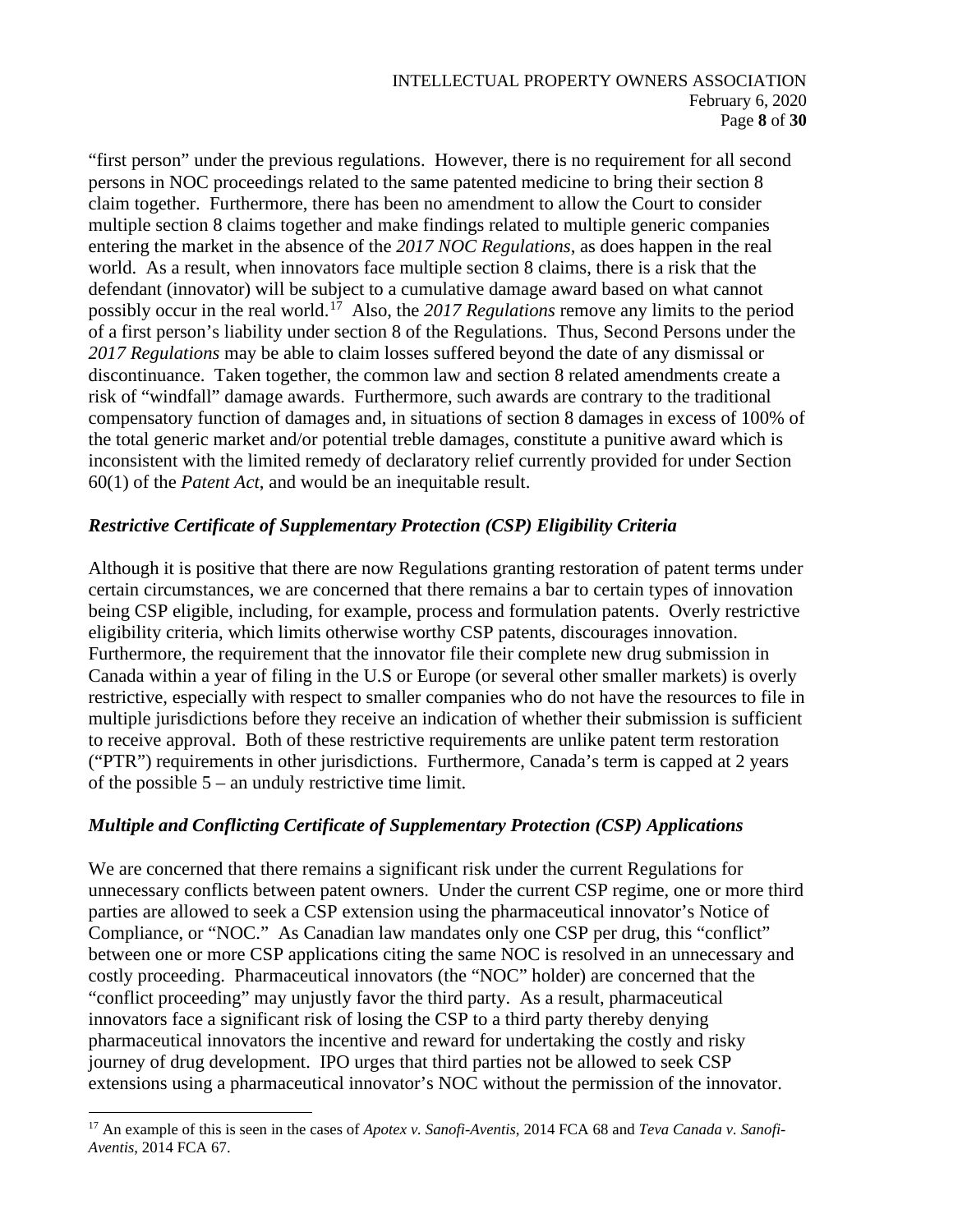# *Lack of Interlocutory Relief*

In the event a patentee pursues an action for infringement, it may apply for an interlocutory injunction to maintain its rights and, in particular, to prevent the market entry of the generic product or to seek its withdrawal from the market. These applications, however, rarely succeed in Canada, even when there is compelling evidence of infringement. This is because the extremely high standard applied by the Canadian courts for the necessary finding of "irreparable harm" is essentially impossible for innovative pharmaceutical companies to meet. It often takes at least two years before an action for patent infringement is tried —and even longer to obtain damages.<sup>[18](#page-8-0)</sup> By then, the marketing of the generic product can almost completely erode the innovative company's market share. Provincial and private payer policies mandating the substitution of generics for brand-name products guarantee rapid market loss.

These various deficiencies frequently result in violations of the patent rights of pharmaceutical companies operating in Canada with attendant, and often irreparable, economic losses. This lack of availability of interlocutory injunctions calls into question Canada's compliance with Article 50 of TRIPS and Article 1716 of NAFTA, both of which call for "prompt and effective" provisional measures, *i.e.*, including interlocutory injunctions, to prevent an infringement of any intellectual property right and, in particular, to prevent the entry into the channels of commerce of allegedly infringing goods. IPO further notes that similar provisions will carry forward under the United States-Mexico-Canada Agreement (USMCA), Article 20.F.16, paragraph  $1(c)$ .<sup>[19](#page-8-1)</sup>

## *Limitation of Listing of Valid Patents and Inequitable Listing Requirements*

Patent owners continue to be prevented from listing their patents on the Patent Register per PM (NOC) Regulations when the patents do not meet certain, seemingly arbitrary timing requirements.<sup>[20](#page-8-2)</sup> These timing restrictions are not present in the U.S. under the Hatch-Waxman Act. The effect is to deny pharmaceutical innovators access to enforcement procedures in the context of early working for any patent not meeting these listing requirements.

<span id="page-8-0"></span><sup>18</sup> *See, e.g., Merck & Co. v. Apotex Inc*. (2013 FC 751) (On 16 July 2013, the Federal Court released a decision granting the largest award of damages for patent infringement in Canadian history. Although the award quantum was widely reported, less reported was that the case dated back to 1993 when Apotex first served a Notice of Allegation in which it undertook not to infringe Merck's patent if it obtained a Notice of Compliance. This judgment has also been appealed, further delaying any eventual damages award.).

<span id="page-8-1"></span> $19$  If a Party permits, as a condition of approving the marketing of a pharmaceutical product, persons, other than the person originally submitting the safety and efficacy information, to rely on evidence or information concerning the safety and efficacy of a product that was previously approved, such as evidence of prior marketing approval by the Party or in another territory, that Party shall provide: (c) procedures, such as judicial or administrative proceedings, and expeditious remedies, such as preliminary injunctions or equivalent effective provisional measures, for the timely resolution of disputes concerning the validity or infringement of an applicable patent claiming an approved pharmaceutical product or its approved method of use. https://usmca.com/intellectual-<br>property-rights-usmca-chapter-20/.

<span id="page-8-2"></span> $\frac{20}{20}$  Patented Medicines (Notice of Compliance) Regulations, SOR/93-133, as amended, http://www.lawslois.justice.gc.ca/PDF/SOR-93-133.pdf.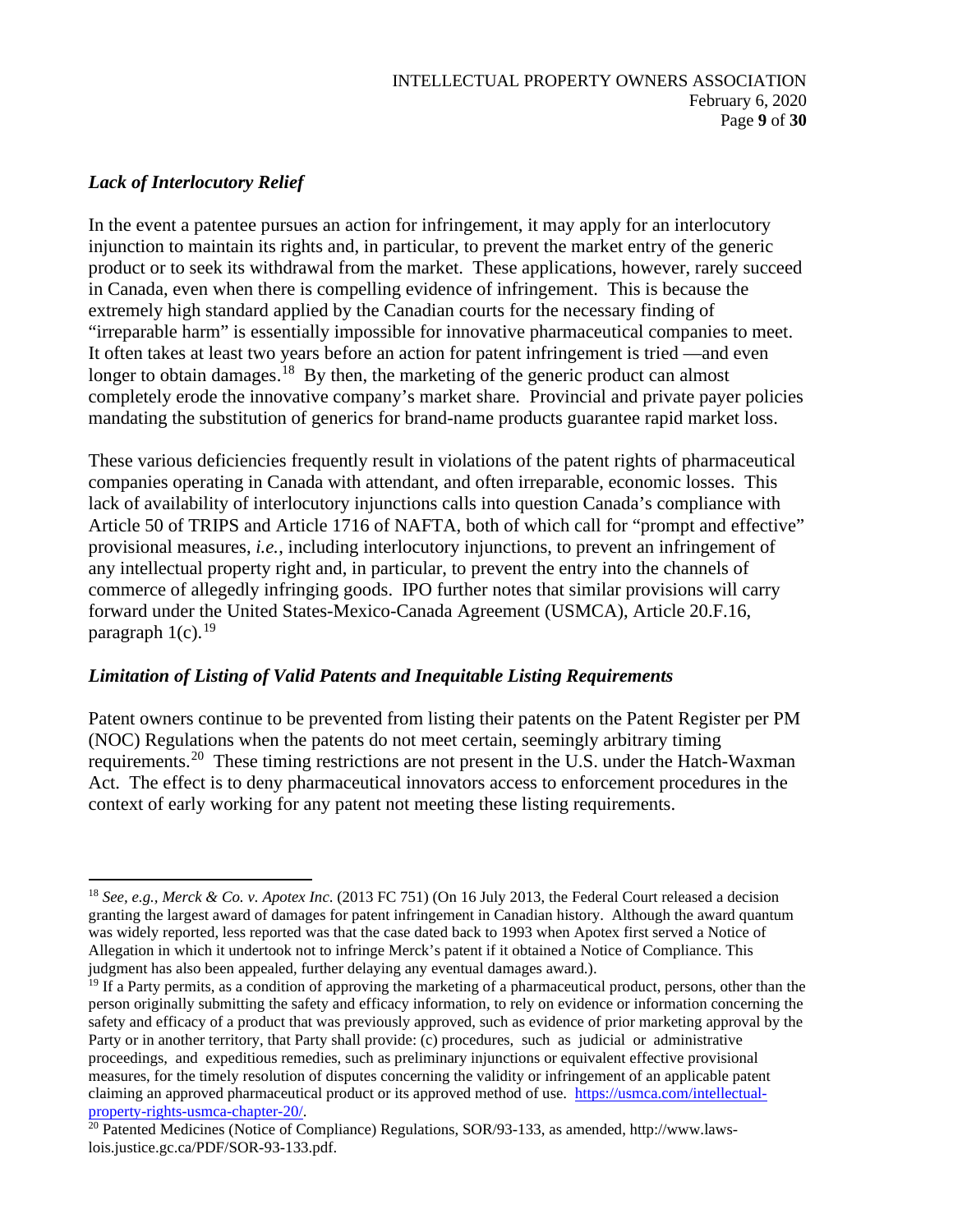Overall, the Government of Canada should be more progressive in its approach, amending its laws to better define their boundaries in order to create greater business certainty. For example, Canada's policy of allowing transfer of prior user rights to third parties establishes an unstable foundation for reliable patent protection. Another example is Canada's recently enacted file wrapper estoppel rules, $^{21}$  $^{21}$  $^{21}$  which have been unfairly applied retroactively and created a significant disruption in existing patent proceedings. Canada's data protection practices are also a concern due to court challenges calling into question the scope of protection provided for test data. Notably, when the Government of Canada has sought public comments on new proposals, the deadlines for comment are sometimes disturbingly short and do not allow sufficient time for a thoughtful perspective to be provided. Patent owners would like Canada to take steps to provide stronger protections for innovation.

# **CHILE**

# *Pending Fármacos-II Bill*

Chile, which has developed a leading health and innovation ecosystem, is at risk of reversing progress and developing anti-intellectual property laws and policies. The Health Committee of the Chamber of Deputies have proposed amendments under the Fármacos II bill to expand compulsory licenses and restrict use of brand names for medicines. These developments risk Chile's leading position and threaten continued innovation in Chile.

# **CHINA**

## *Phase I Economic and Trade Agreement*

The United States and China entered into Phase I of the Economic and Trade Agreement on January 15, 2020, which promises improvements in intellectual property and tech transfer in China. The Phase I Agreement will have China prepare an Action Plan within 30 days including measures that China will take to implement its obligations and the date by which each measure will go into effect. IPO looks forward to seeing the Action Plan and to full implementation of Chapter 1 (Intellectual Property) and Chapter 2 (Tech Transfer) of the Phase I Agreement. IPO notes, in particular, that provisions in Chapter 1 promise needed improvements in trade secret protection, measures against bad faith trademarks, and the protection of patents relating to pharmaceuticals.

## *Trade Secrets: Positive Developments and the Need to Upgrade*

Trade secret law in China is fragmented, with protection provided under several different legal and administrative provisions, including those involving Anti-Unfair Competition, Contract, and Labor Law, among others. In these differing regimes, there have been several promising developments.

<span id="page-9-0"></span><sup>&</sup>lt;sup>21</sup> New Section 53.1 of the Patent Act (R.S.C., 1985, c. P-4), last amended on 2019-10-30. [https://laws](https://laws-lois.justice.gc.ca/eng/acts/P-4/page-13.html#docCont)[lois.justice.gc.ca/eng/acts/P-4/page-13.html#docCont](https://laws-lois.justice.gc.ca/eng/acts/P-4/page-13.html#docCont)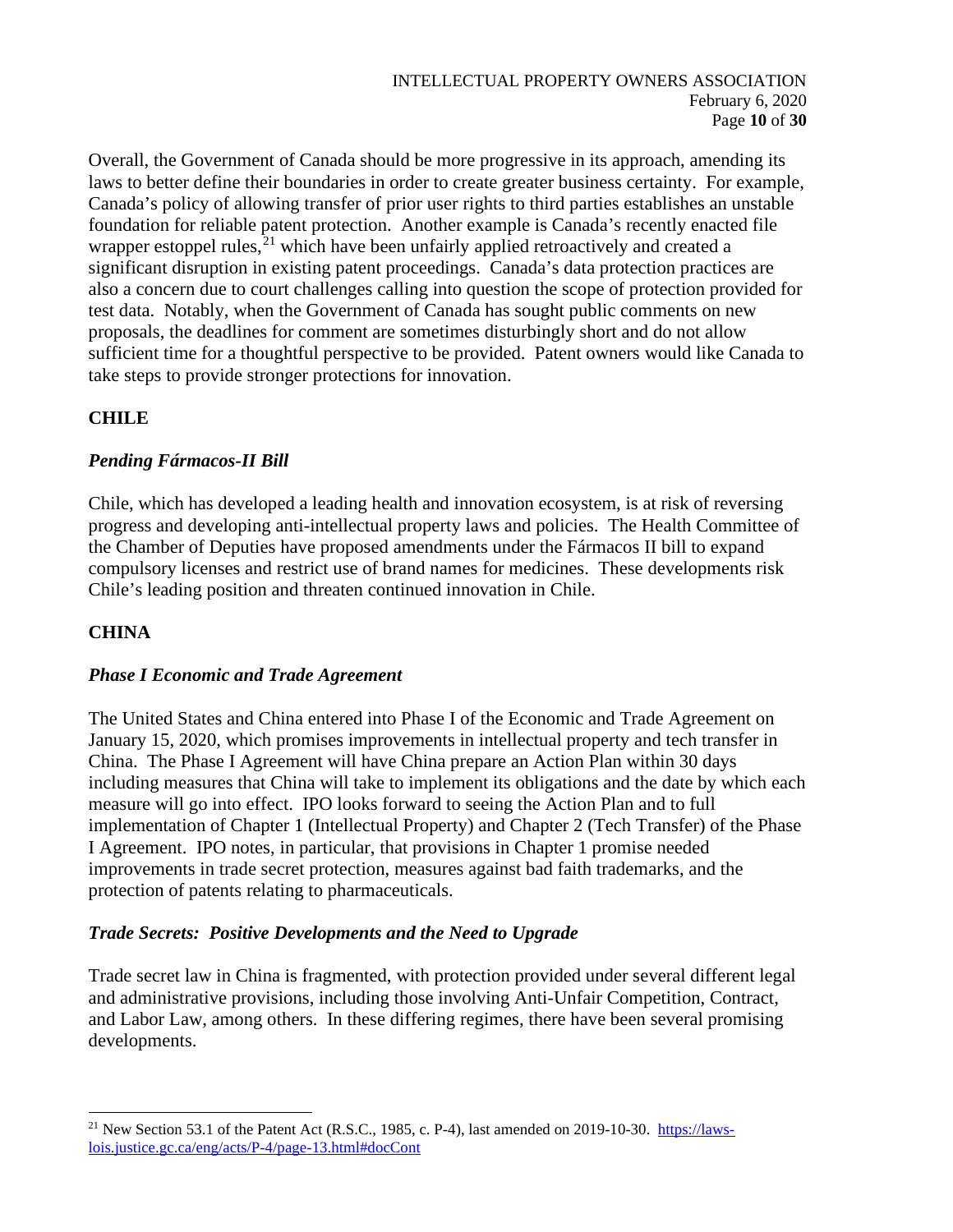For example, China recently amended its Anti-Unfair Competition Law.<sup>[22](#page-10-0)</sup> The amendment indicates that China desires stronger enforcement against trade secret misappropriation. This continues a trend of expanded enforcement of trade secret rights in China.

Although recent developments are promising, trade secret owners still face significant challenges protecting their confidential information. High evidentiary burdens, limited discovery, and damages issues are considerable obstacles. Not only is the act of seeking relief difficult, but it can require waiting until additional damage transpires. Under criminal law, theft is determined by the consequences of the loss, as opposed to the act of misappropriation. Even if a trade secret owner knows a theft has taken place, a criminal investigation cannot begin until a significant<sup>[23](#page-10-1)</sup> and possibly irreversible injury has taken place.

The way a misappropriator uses a trade secret can also affect the ability to obtain relief under civil law. For example, under the Anti-Unfair Competition Law, action can only be taken against a "business undertaker." If the trade secret is used outside a commercial context, the owner has no recourse. Like its criminal counterpart, the current civil law prevents early intervention to minimize damages.

The requirements for many businesses to submit technical and functional features of their products, as well as confidential test data, as a condition for access to the Chinese market present further challenges for protecting confidential business information. Further, the most recent draft revision of China's Patent Law would give local and provincial patent administration and enforcement IP offices new powers to investigate patent infringement cases, including giving them broad authority to inspect the sites where the alleged infringement takes place and to review and copy relevant documents.[24](#page-10-2) Our members are concerned with the significant risk of trade secret disclosure that could result from administrative investigations. Absent proper safeguards, such administrative enforcement of patents could result in disclosure of confidential information.

The consequences of such disclosures to government agencies can be particularly harmful because receiving agencies have been generally willing to provide such confidential information to the public on request. In some cases, the information provided is reviewed by expert panels that include employees of local businesses and institutions that might benefit financially from having access to another company's trade secrets. Although at the 2014 JCCT, China promised to hold government officials with access to confidential business information accountable and otherwise shield the details from public disclosure, the impact of any changes has yet to be felt. $25$ 

[http://www.npc.gov.cn/npc/c30834/201905/9a37c6ff150c4be6a549d526fd586122.shtml.](http://www.npc.gov.cn/npc/c30834/201905/9a37c6ff150c4be6a549d526fd586122.shtml)

<span id="page-10-0"></span><sup>22</sup> *See* Anti-Unfair Competition Law (as amended April 2019),

<span id="page-10-1"></span><sup>&</sup>lt;sup>23</sup> A threshold of 500,000 RMB needs to be met. *See* The Supreme People's Procuratorate and Ministry of Public Security's Regulations on Standards for Initiating a Criminal Case under the Jurisdiction of Public Security (Part 2), Rule 73 (May 2010).

<span id="page-10-2"></span><sup>&</sup>lt;sup>24</sup> The Patent Law of the People's Republic of China Draft Revision dated 4 January 2019, Article 69.<br><sup>25</sup> *See* U.S.-China Joint Fact Sheet on 25th Joint Commission on Commerce and Trade (Dec. 2014),

<span id="page-10-3"></span>[https://ustr.gov/about-us/policy-offices/press-office/fact-sheets/2014/december/us-china-joint-fact-sheet-25th-us.](https://ustr.gov/about-us/policy-offices/press-office/fact-sheets/2014/december/us-china-joint-fact-sheet-25th-us)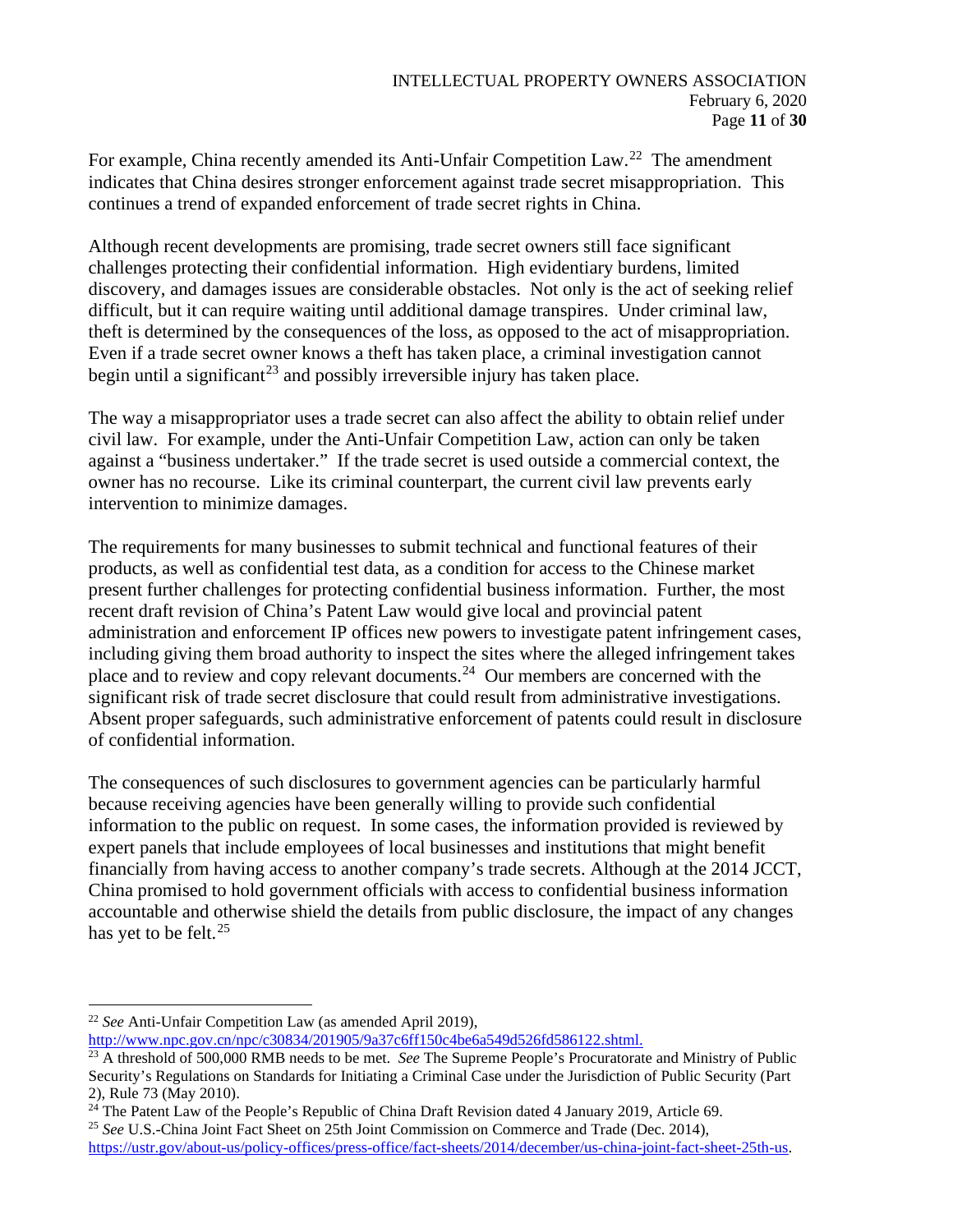In summary, in China, our members face high burdens of proof, limited discovery, and damages issues when seeking to enforce their trade secrets. Especially distressing, a trade secret owner must wait until a significant and possibly irreversible injury has taken place before seeking relief. Our members also face requirements to submit confidential details to government agencies. Although we are encouraged with recent upgrades, such as the expanded availability of injunctive relief in China's amended civil procedure framework, more needs to be done to protect trade secrets. We are encouraged by Section B (Articles 1.3-1.9) of the Phase I Economic and Trade Agreement between the U.S. and China, which if fully implemented, will substantially improve trade secret protection in China.

## *Much Needed Upgrades to China's Design Patent Protection Under Consideration*

Currently, China's patent law only offers design protection for an overall product, as opposed to protection for individual parts or portions of a larger design.<sup>[26](#page-11-0)</sup> A recent decision<sup>[27](#page-11-1)</sup> confirms the reduced availability and worth of graphical user interface (GUI) and icon design patents in China, particularly for companies that produce software alone, and for software that is usable on a variety of devices or platforms.

The inability to claim partial designs is not only a problem for GUI designs. Much of today's innovation is incremental, building on existing ideas and products, and certain elements of a product's design often carry through to later generations. Because new designs for a product may build on or incorporate portions of designs of previous product generations, novel features within those goods with respect to look and feel can have significant commercial relevance separate and apart from the overall product. Additionally, it might be necessary to separately protect individual parts of a product to safeguard against specific infringers in a supply chain or to preserve revenue for spare parts. The U.S. should encourage China to make changes to permit partial designs to be claimed, which would provide enhanced protections for manufacturers.

China should also be encouraged to allow the use of broken lines in design patents. Broken lines enable the applicant to provide critical context for their design without overly limiting what is protected by a design patent. Broken lines also allow the applicant to focus on just the novel features of the design. In other countries, including the U.S., such lines allow the applicant to depict non-essential features to clarify the novel aspect being claimed. The U.S. should also encourage China to clarify that design patent applications can contain broken lines.

China is also one of the few modern countries not to have a meaningful grace period during which a design owner can file a design application after disclosing the design publicly anywhere in the world. Unsophisticated designers may not appreciate the need to file a design application before disclosing their design, at which point protection will be unavailable in China. Further, grace periods — like those adopted in the U.S., Europe, and under consideration in Australia — provide applicants the time and flexibility to consider the need for

<span id="page-11-0"></span><sup>&</sup>lt;sup>26</sup> The Draft Revision of the Patent Law (4 January 2019) does not include amendments to Article 2 which were included in previous versions of the Draft Revision that would enable protection for partial designs.

<span id="page-11-1"></span><sup>27</sup> *Beijing Qihu Technology Co., Ltd. and Qizhi Software Co., Ltd. v. Beijing Jiangmin New Sci. Tech. Co.*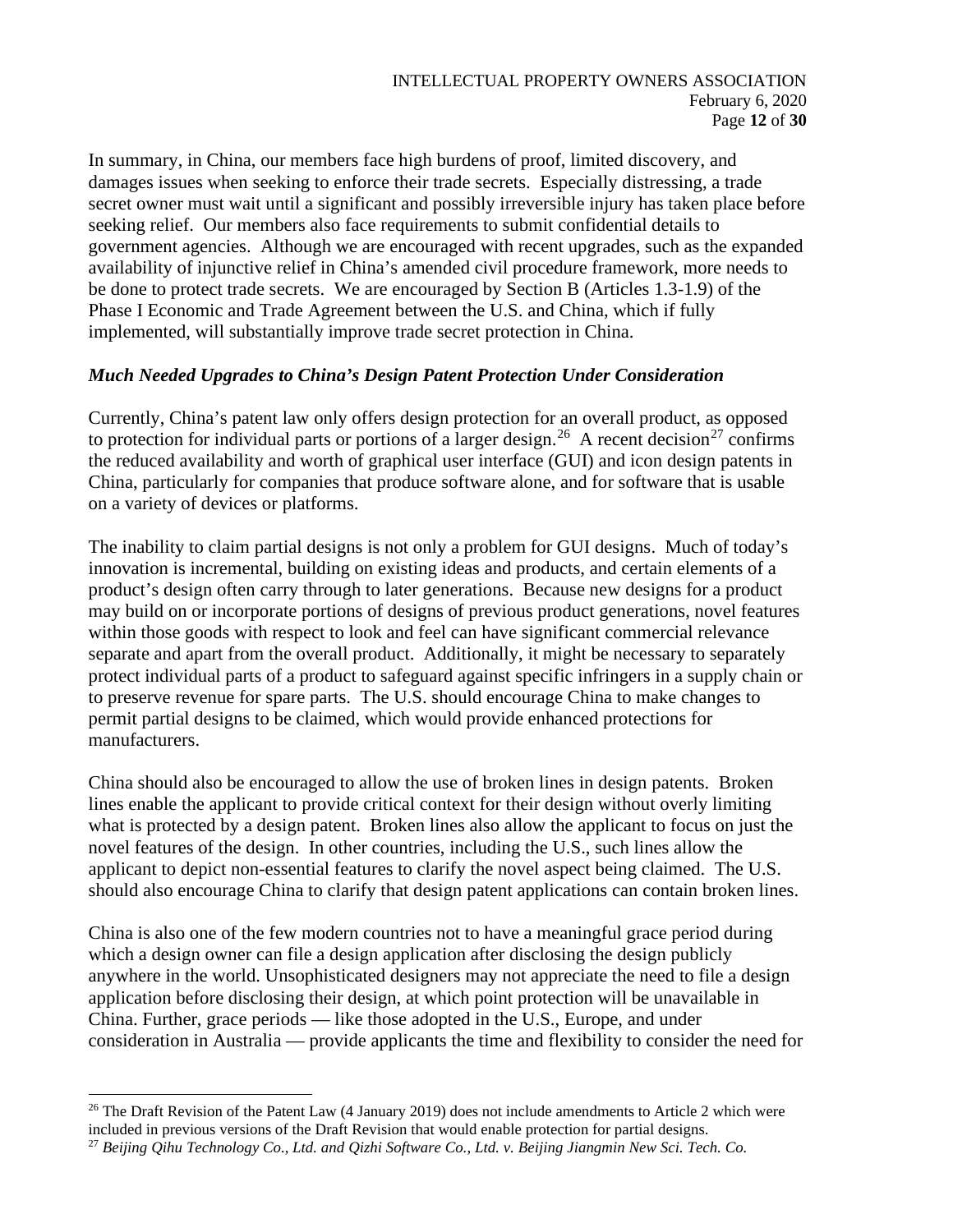protection and to prepare quality applications. China should be encouraged to adopt a generally applicable grace period of at least 6 months, and preferably 1 year.

## *Challenges Created by Chinese Trademark Law*

Several amendments to China's trademark law became effective on November 1, 2019. These amendments, together with those made in 2013, improved the law, such as with the addition of a good-faith requirement when applying for new marks and the rejection of bad faith trademark registrations without an intent to use. Yet, brand owners still face substantial challenges. For example, failed oppositions result in immediate registration of challenged marks in the absence of a right to appeal, forcing brand owners to initiate separate invalidation proceedings before the Trademark Review and Adjudication Board. As the brand owner waits, a bad faith registrant can build up years of use, improving its chances to use the mark permanently under Chinese jurisprudence. Bad faith registrants might even be able to take enforcement action against a brand owner's use of its own trademark.

The 2014 PRC Trademark Law dropped the Opposition Review, depriving both parties of their rights of action. As the success rate of opposition in China is very low, the removal of Opposition Review from the PRC trademark framework can only make things worse. Once bad faith registrants get their registration certificates, the brand owners will bear a heavy burden to invalidate them, not to mention the infringement risks caused by the registration if the nonregistrant brand owner continues using their unregistered mark. Even if the invalidation action goes well, the process takes about one year, and the bad faith registrant might continue to appeal to the courts at three levels, which takes at least an additional three years, delaying resolution of the dispute, to the detriment of the brand owner.

We also note that, in late 2015, the Chinese Trademark Office began invoking the Article 7 good faith requirement to invalidate abusive trademark registrations. Although this represents needed progress, China should be encouraged to continue to rein in trademark abuse.

Bad faith trademark filings include "trademark squatters" who file trademark applications and obtain registrations on the internationally established trademarks of brand owners, either to sell them back to the brand owner or to confuse the public and consumers. Establishing bad faith in these circumstances is too difficult and the standard for establishing the brand owner's trademark as "well known" is excessively high (even beyond famous), particularly where the bad faith trademark filing is made before launch of the legitimate branded product in China. Moreover, to avoid abuse, we believe that China should look to evidence outside China of the fame and whether a trademark is well known, rather than limiting such inquiry to fame within China. We look forward to seeing more rejection of bad faith trademark applications the under the newly amended Article 4, and to implementation of Section H (Article 1.24) of the Phase I Economic and Trade Agreement between the U.S. and China.

### *Incomplete Delinking of Indigenous Innovation from Government Procurement*

Since 2011, China has committed to delink its innovation policies from government procurement preferences. Much progress has been made since then, with several provinces and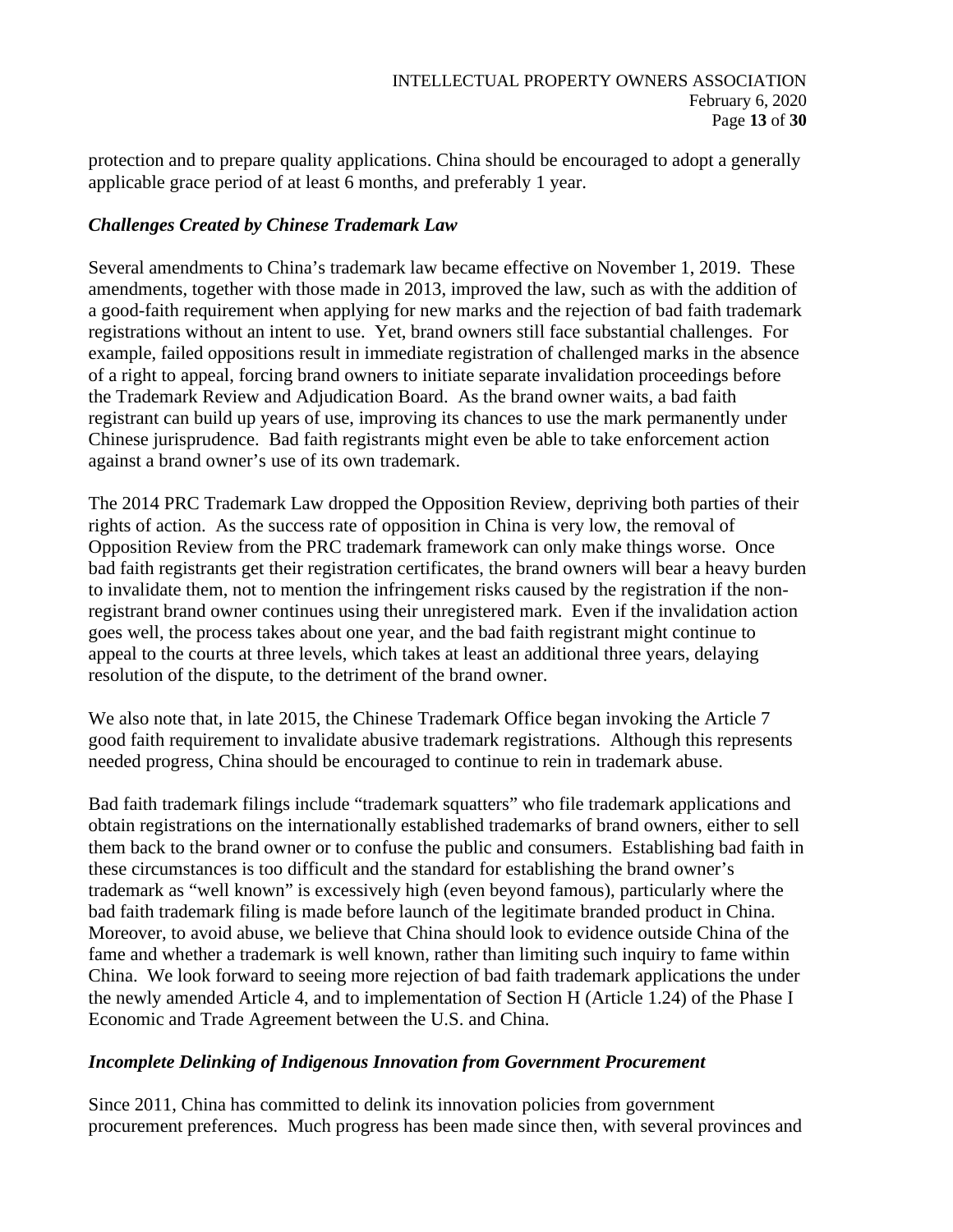sub-provincial units issuing notices to comply with a State Council notice requiring the policy change. It is clear, however, that a relationship between indigenous innovation and government procurement still exists today. There were several examples within the last few years, such as the catalogue of indigenous innovation products established by the Economic and Information Technology Bureau of Yingzou District or the budget notice from Nanxian County, Hunan stipulating the same preferences. Therefore, although we are encouraged by China's renewed commitment at the 27<sup>th</sup> JCCT to build on the country's 2011 commitment, the U.S. should encourage implementation to move at a more rapid pace.<sup>[28](#page-13-0)</sup>

Along similar lines, we are concerned there are indications that China might be establishing sovereign patent funds to provide an advantage to Chinese companies in the market.

## *Forced Technology Transfer*

The new Foreign Investment Law has provisions that, if effective, could constitute substantial progress in dismantling policies, laws, regulations, and practices that force technology transfer. Article 22 of the law provides, among other things, that "administrative organs and their employees must not force the transfer of technology through administrative measures." The concern is that this language might prove open to loopholes that would prevent it being fully effective. For example, if a transfer is mandated other than "through administrative measures" it might not be considered a violation of the law.

In addition, there are many other laws, regulations, and practices outside the Foreign Investment Law that would serve to undermine the restriction against forced technology transfer. For example, joint venture requirements and data localization requirements for Internet and Cloud companies mean that foreign companies are, as a practical matter, forced to hand over their IP to local PRC companies in order to participate in the Chinese market. Moreover, the draft Patent Act, dated 4 January 2019, would increase the power of administrative agencies to investigate patent infringement and seize confidential information including trade secrets (Article 69), which might result in the disclosure of such trade secrets to others, including competitors. Regulatory laws such as environmental, pharmaceutical, and medical device approval requirements can also result in concerning disclosures of confidential information, particularly where information is sought more broadly than reasonably necessary to accomplish regulatory review or where the regulatory agencies share submitted information with competitors (such as technical experts employed by or affiliated with competitors) or share submitted information with later regulatory applicants (or use it on their behalf). We look forward to implementation of Articles 1.9 and 2.3 of the Phase I Economic and Trade Agreement, which requires improvements in the protection of trade secrets and confidential business information from unauthorized disclosure by government authorities and prohibits forced technology transfer through administrative and licensing requirements.

<span id="page-13-0"></span><sup>28</sup> *U.S. and Chinese Delegations Conclude the 27th Session of the U.S.-China Joint Commission on Commerce and Trade* (Nov. 2016), https://ustr.gov/about-us/policy-offices/press-office/press-releases/2016/november/us-andchinese-delegations.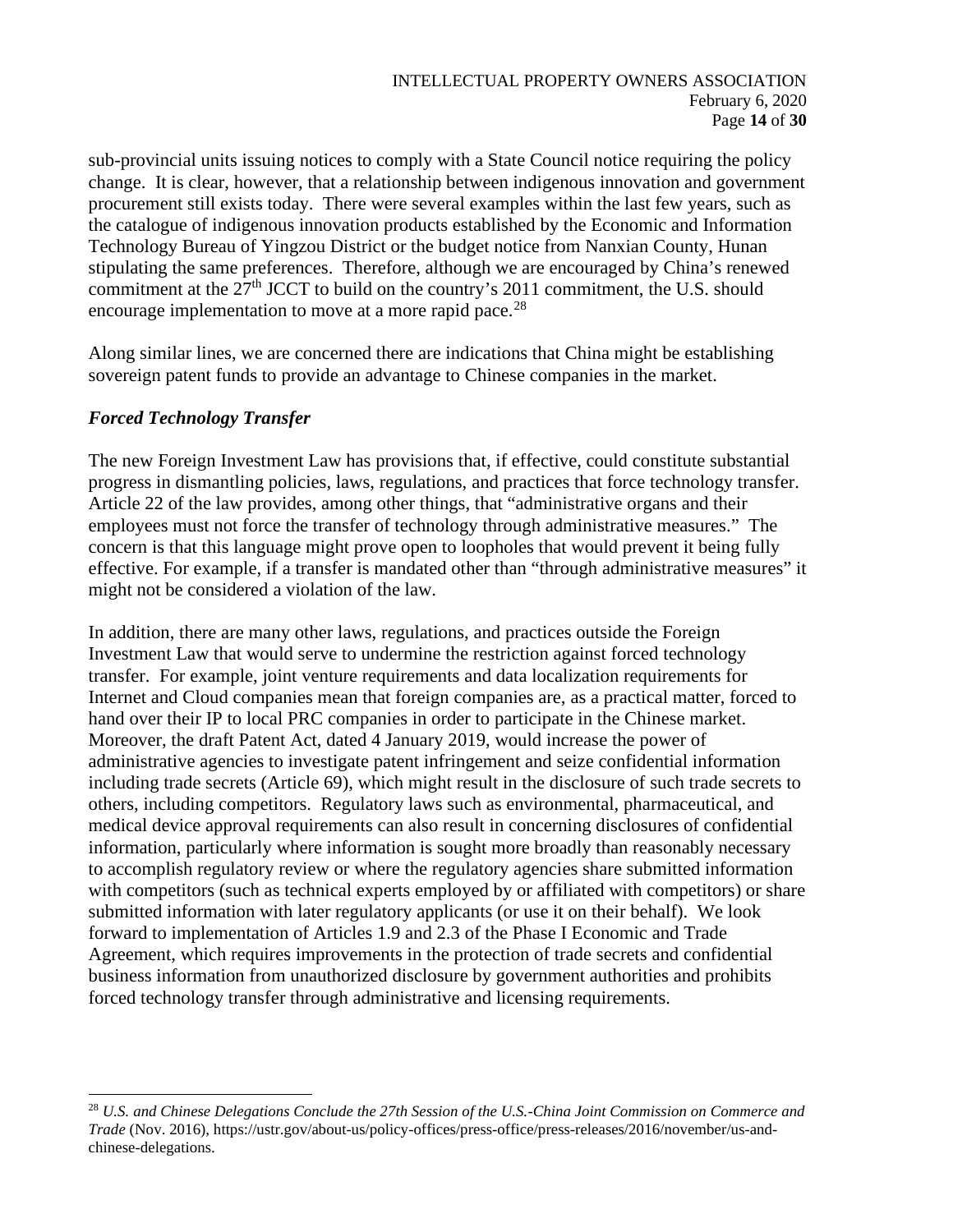### *Patent Enforcement and the Amendment to Chinese Patent Law*

Language in China's current draft revision to its Patent Law<sup>[29](#page-14-0)</sup> raises concerns that, in some instances, valid patent rights might not be enforced. The draft revision would require those who apply for and exercise patent rights to act in good faith and not misuse patents to "damage public interests or exclude or restrict competition."[30](#page-14-1) Little detail has been given to explain this principle or guide the courts and administrative agencies that will ultimately be tasked with enforcing it. Every patent, on some level, is a government-sanctioned restriction on competition. Under the proposed law, there is too much risk and uncertainty that patents might be deemed improper and thus invalidated. Although well-intentioned, such a position would create significant uncertainty and impede the legal exploitation of patents. This also raises questions regarding consistency with TRIPS Article 30, which provides that the exceptions to the exclusive rights conferred by a patent should not unreasonably conflict with a normal exploitation of the patent and unreasonably prejudice the legitimate interests of the patent owner, taking account the legitimate interests of third parties.

Moreover, the high and growing volume of utility models in China,  $31$  combined with the lack of examination with respect to patentability, creates substantial uncertainty for U.S. companies in the Chinese market. Although China's National Intellectual Property Administration (CNIPA) has acknowledged the extent of the problem by rejecting some utility model applications that are "obviously unpatentable," more safeguards are needed to ensure these patents are not inappropriately used against innovative American and Chinese companies. One such measure might be to require that the owner of a utility model or design patent in every case obtain a search report from CNIPA supporting the validity of the patent prior to asserting it, and another might be to automatically stay infringement proceedings until timely invalidation requests have been resolved.

The draft revision continues to expand administrative enforcement of patent rights. It would give hundreds of inexperienced local and provincial patent administration and enforcement offices new powers to investigate and inspect, to grant injunctive relief, and to impose compensatory damages, fines, and penalties for patent infringement, and even to enhance damages if the infringement is deemed willful. One of the effects of the draft amendment will be to allow primarily Chinese domestic entities or individuals to assert their rights before local and administrative officials, who might not be technologically and legally qualified, without clear guidance tying any award to the value of the patent. Currently, such proceedings are entrusted only to certain courts selected by the Supreme People's Court due to concerns about the complexity of patent cases. Implementing the proposed draft would fragment enforcement, interpretations, and procedures regarding patent laws and the related rights, making enforcement in China less predictable and extremely difficult to navigate.

To be more effective, China's patent system should allow for appropriate recourse to civil litigation for patent infringement to the exclusion of administrative enforcement remedies,

<span id="page-14-0"></span><sup>&</sup>lt;sup>29</sup> The Patent Law of the People's Republic of China Draft Revision dated 4 January 2019.<br><sup>30</sup> *Id.* at Art. 20.

<span id="page-14-1"></span>

<span id="page-14-2"></span><sup>31</sup> *See* 2017 SIPO Annual Report at 45 (June 2018), http://english.sipo.gov.cn/lawpolicys/annualreports/2017a/ (in 2017, utility model applications grew by over 22%).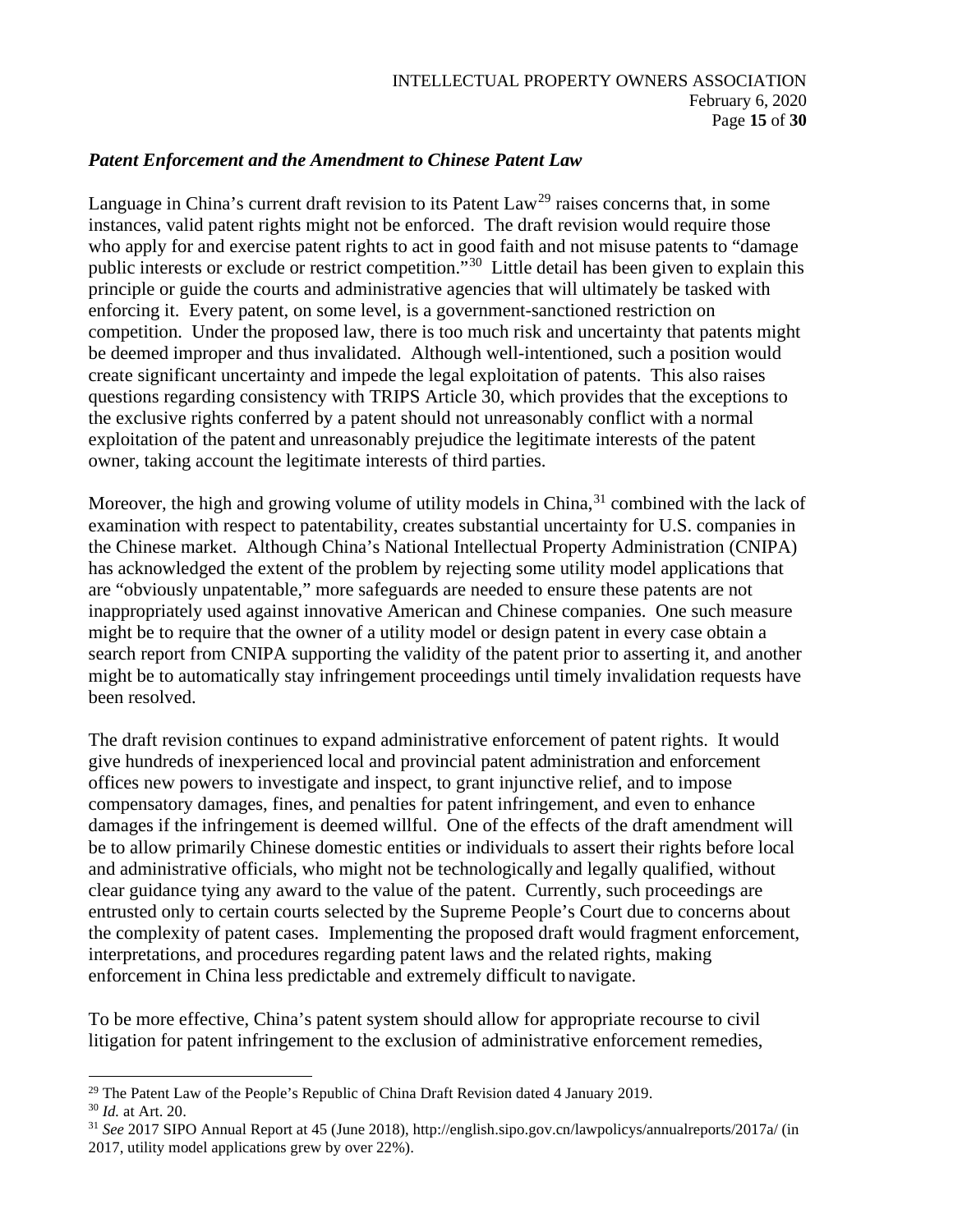which can be political, unprofessional, and discriminatory. This would help rights-holders demonstrate the value of their patents or other IP, by addressing, among other issues, the problem of insufficiently examined rights by adjudication before more experienced, technical trained, competent, and less political courts.

One positive development is that the revisions to the Patent Examination Guidelines, implemented by CNIPA on April 1, 2017,<sup>[32](#page-15-0)</sup> include provisions in section 3.5 requiring patent examiners to consider post-filing data provided by patent applicants in support of their applications. We believe these changes will foster timely filing of applications for new drugs by allowing applicants to later submit additional information consistent with the drug development process. Further amendments would be useful to clarify that such data can be submitted in response to various kinds of rejections, including allowing the submission of supplemental data to satisfy requirements for patentability, such as sufficiency of disclosure and inventive step, as now required in Article 1.10 of the Phase I Economic and Trade Agreement between the U.S. and China. We also note changes in sections 4.2 and 4.3.1 harmonizing Chinese patent practice with U.S. patent practice in allowing invalidity petitioners to submit new evidence of invalidity when patent owners seek to amend their claims during the invalidity proceeding.

We are glad to see CNIPA's effort in improving patent quality and examination process of invention patent applications containing algorithm or business rule and method features, as indicated by the Draft of the Amendment of the Examination Guidelines Regarding Chapter 9, Part II published on November 12, 2019.<sup>[33](#page-15-1)</sup> We are concerned, though, about several revisions to the Patent Examination Guidelines implemented on November 1, 2019. [34](#page-15-2) For example, the revision to Part 2, Chapter 4, Section 6.4 regarding inventive step determination could unnecessarily limit innovators' ability to obtain patent claims with appropriate scope.

We note that the Beijing IP Court has embarked upon an initiative to use guiding cases in deciding new IP cases, including establishing a database of guiding cases and a research organization for identifying guiding cases to add to the database. Such efforts reveal a desire on the part of China's judiciary to bring some transparency and predictability to enforcement of IP rights in China. We believe transparency and predictability in IP enforcement in China will be improved if a system of guiding cases can be adopted by more IP courts.

A centralized tribunal for hearing appeals in IP cases – the Supreme Peoples' Court Intellectual Property Court – began operating on January 1, 2019. By the end of 2019 the Court reported that it had closed 1433 cases but only about 20-30 had been published. The establishment of the IP Court of the Supreme Peoples' Court may bring predictability to enforcement of IP rights in China, but the relatively few decisions published to date raises concerns about the transparency of such enforcement.

<span id="page-15-0"></span><sup>&</sup>lt;sup>32</sup> Decision on Amending the Patent Examination Guidelines (Feb.

<sup>2017</sup>[\),http://www.sipo.gov.cn/zcfg/zcfgflfg/flfgzl/zlbmgz/1020135.htm](http://www.sipo.gov.cn/zcfg/zcfgflfg/flfgzl/zlbmgz/1020135.htm) .

<span id="page-15-1"></span><sup>&</sup>lt;sup>33</sup> Notification to Solicit Public Comments on the Draft of the Amendment of the Examination Guidelines Regarding Chapter 9, Part II (Nov. 2019), [http://www.sipo.gov.cn/gztz/1143646.htm.](http://www.sipo.gov.cn/gztz/1143646.htm)

<span id="page-15-2"></span> $34$  Decision on Amending the Patent Examination Guidelines (Sep. 2019), [http://www.cnipa.gov.cn/zfgg/1142481.htm.](http://www.cnipa.gov.cn/zfgg/1142481.htm)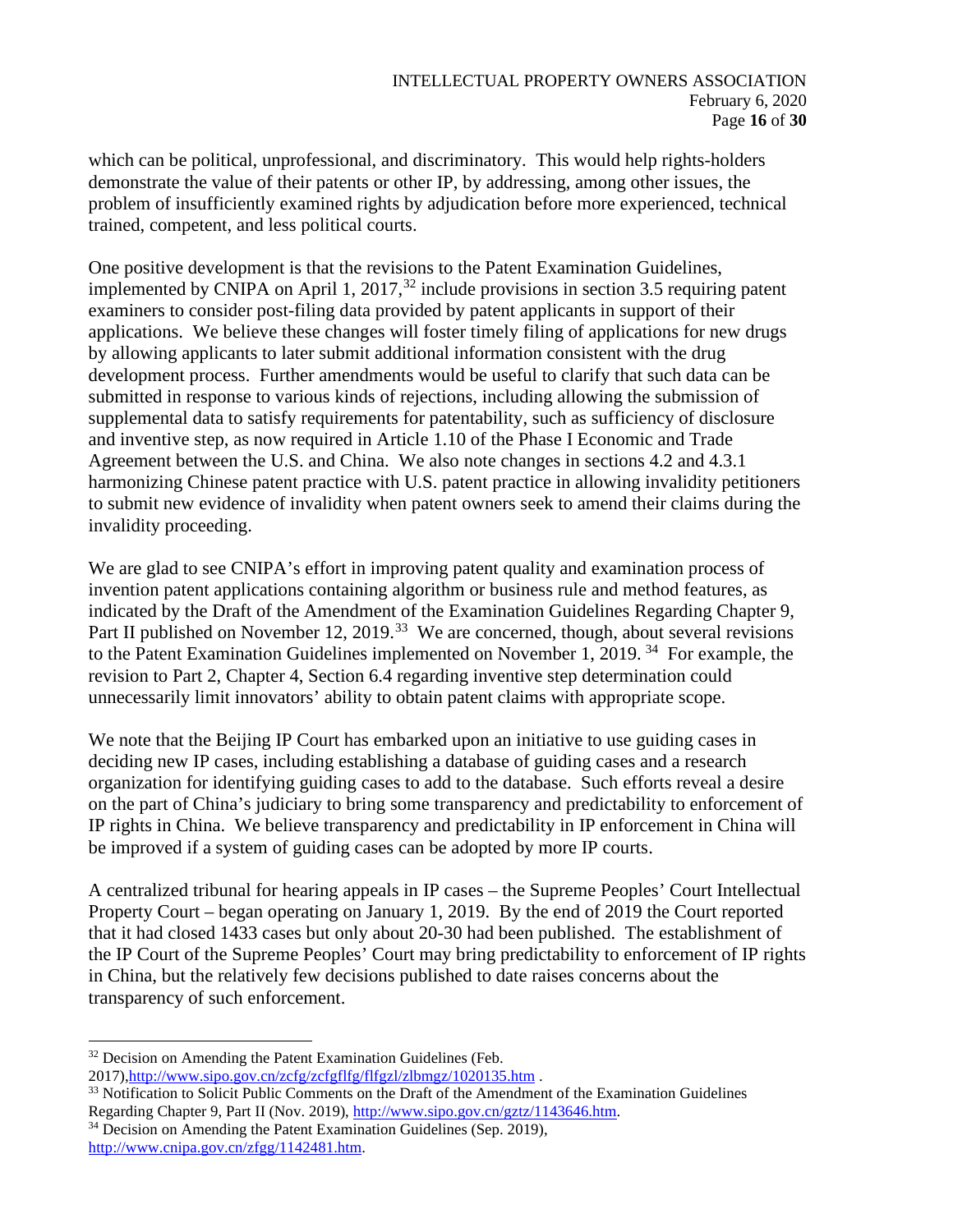## *Judicial Transparency*

Judicial transparency is critical to ensure fairness to parties and consistent case law development. Lack of judicial transparency continues to pose challenges for parties using the Chinese court system. In 2014, China mandated public access to all judicial decisions via a database called China Judgments Online.<sup>[35](#page-16-0)</sup> Although this mandate increased the availability of judicial decisions, courts in China are not consistently publishing decisions. Additionally, some parties have observed delays of one year or more from the decision to publication. We recommend that China implement measures to ensure that all courts comply with the mandate to publish decisions in a timely manner.

Additionally, unlike the U.S., courts in China are not required to publish intermediate decisions, such as decisions on preliminary injunction requests. There is also no requirement to publish administrative patent enforcement decisions. To improve transparency during all stages of IP adjudication, we recommend that China implement a rule requiring publication of intermediate and patent enforcement decisions.

## *Potential Negative Impact of Draft Laws and Regulations Regarding Service Inventions*

The current draft revision of the Patent Law proposes amendments to Article 6 to list specific examples of incentive mechanisms for employers to share innovation profit with service inventors. We believe that the list of incentive mechanisms is unnecessary and might cause confusion.<sup>36</sup> Article 16 of the Patent Law already requires an employer entity to give the inventor or designer (of a service invention) a reasonable amount of remuneration (but without specifying exactly how). We are concerned that the proposed amendments to Article 6 could be misinterpreted as requiring share-based awards as the only acceptable type of remuneration, and thereby limiting the employer's freedom in remunerating its employees. We would like to see clarification that the obligation under Article 16 of the Patent Law to give inventors remuneration shall be considered satisfied by compliance with an employer's invention remuneration rules, regulations, plan, policy, or compliance with an agreement between employer and inventor regarding inventor remuneration.

CNIPA continues to develop administrative service invention regulations with the intent to promote innovation. IPO commends CNIPA's efforts to promote scientific advancement and technological innovation within China. Although we understand the policy that inventors should be appropriately incentivized, the current form of the draft regulations has the potential to negatively affect the ability of companies to make commercial choices about how to best motivate their employees and use or dispose of IP assets their employees have been compensated to create.

<span id="page-16-0"></span><sup>&</sup>lt;sup>35</sup> [http://wenshu.court.gov.cn/.](http://wenshu.court.gov.cn/) See, also, Jeffrey Langer, Rapid changes in the Chinese legal system, an increasingly attractive venue for IP litigation, IPWatchDog.com (May 7, 2018), [https://www.ipwatchdog.com/2018/05/07/rapid-changes-chinese-legal-system-attractive-venue-ip](https://www.ipwatchdog.com/2018/05/07/rapid-changes-chinese-legal-system-attractive-venue-ip-litigation/id=96099/)[litigation/id=96099/](https://www.ipwatchdog.com/2018/05/07/rapid-changes-chinese-legal-system-attractive-venue-ip-litigation/id=96099/)

<span id="page-16-1"></span><sup>&</sup>lt;sup>36</sup> The Patent Law of the People's Republic of China Draft Revision dated 4 January 2019, Art. 6.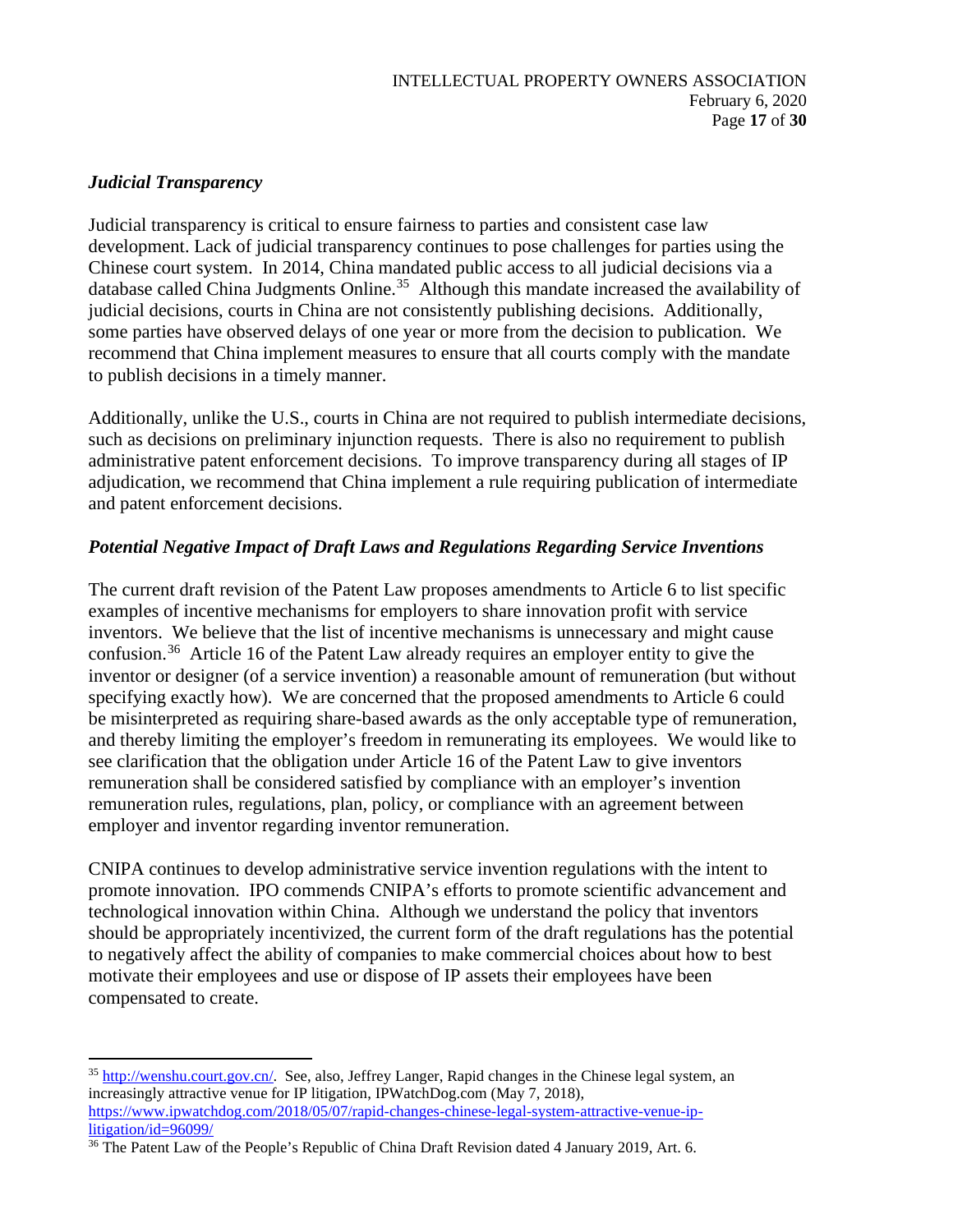#### INTELLECTUAL PROPERTY OWNERS ASSOCIATION February 6, 2020 Page **18** of **30**

We have previously noted improvements to the service invention regulations in the draft released in April 2015.<sup>37</sup> Specifically, reference to "technical secrets" in Article 4, which could have put trade secrets at risk, has been removed. The entitlement for inventors to know the "economic benefit" of their service inventions, which could have required companies to reveal confidential information to ex-employee inventors hired by competitors, has also been removed. Other references to trade secrets or know-how remain, however, and the requirement for entities to show "economic benefit" in disputes with inventors remains. This requirement could lead to a strategy in which competitors purposely hire inventors and encourage them to dispute their remunerations to learn strategic insights from their competitors.

The draft could be improved in several additional areas. For example, although the draft regulations make it appear possible for companies to create their own agreements or policies regarding inventor remuneration, an entity would do so at great risk. Policies or agreements that revoke an undefined set of inventor rights or attach "unreasonable conditions" are considered invalid. A finding that prior policies or agreements are invalid would result in the draft regulation default rules retroactively applying, which for many commercial entities might be quite onerous. For example, fixed remuneration arrangements, currently in wide use by entities and by far the simplest way to reward inventors, cannot satisfy the requirements in the latest draft of the regulations. Rather than fostering a collaborative and harmonious relationship that encourages innovation and development, the regulations could inadvertently create an adversarial relationship between companies and their inventors.

Variations among industry sectors, market conditions, and corporate circumstances have led companies to pursue different ways to promote and reward innovation internally. The one-sizefits-all structure of the draft regulations would impair the carefully thought-out policies that many companies have established based on experience and knowledge of their respective industries. No single set of financial incentives works well for everyone or should be applied to all inventors.

Another practical challenge involves the requirement that, to abandon a patent, the inventor must be notified,<sup>[38](#page-17-1)</sup> which makes it difficult, if not impossible, to dispose of private property. Beyond the practical concerns attending compliance with such a regulation, companies would be required to provide this information to former employees. Given that it is not unusual for former employee inventors to be hired by competitors, this could provide unique strategic insight for their new employers.

Concerns also arise as a result of administrative oversight of the draft regulations, which empowers agencies to oversee and search work contracts, rules, regulations, financial and market data, and other business secrets relevant to service inventions. Although administrative agencies are required to keep this information confidential, without limitations on the type of evidence considered relevant to such a search, confidential business information could be at risk.

<span id="page-17-0"></span><sup>&</sup>lt;sup>37</sup> Notice of the Office of Legislative Affairs of the State Council on Public Consultation on the Draft of Service Invention Regulation (Draft for review) (Apr. 2015),

<span id="page-17-1"></span>[http://www.sipo.gov.cn/docs/pub/old/ztzl/ywzt/zwfmtlzl/tlcayj/201504/t20150413\\_1100584.html.](http://www.sipo.gov.cn/docs/pub/old/ztzl/ywzt/zwfmtlzl/tlcayj/201504/t20150413_1100584.html) <sup>38</sup> *Id* at Art. 15.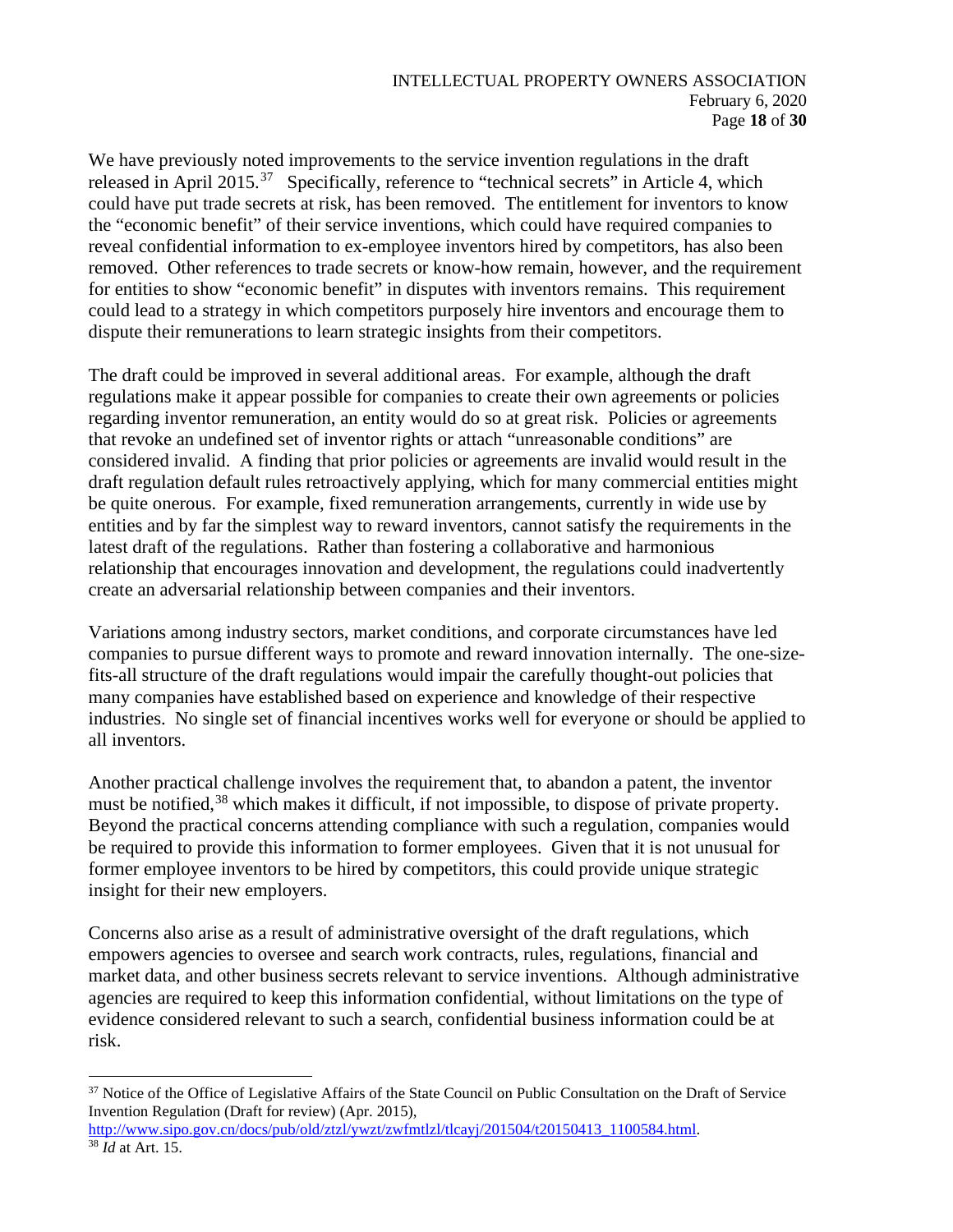### *Unique Challenges to Pharmaceutical Protection*

Our members welcome the patent term extension for pharmaceutical products in Article 43 of the draft revision of Patent Law. The requirement of simultaneous market approval applications in China and abroad, however, is burdensome to innovative pharmaceutical companies.

With respect to patent examination, China recently changed its patent examination guidelines to allow patent applicants to file additional biological data after filing their applications, and confirmed that its patent examination guidelines would no longer be applied retroactively. This is a welcome step. Concerns remain, however, that CNIPA appears to be imposing new and unfair or inappropriate limitations and interpretations of the new amendment, especially at the PRB (Patent Reexamination Board) level on the use of post-filing data to satisfy inventive step requirements. With respect to enforcement, transparent mechanisms are needed in China to ensure that patent issues can be resolved before potentially infringing pharmaceutical products are launched on the market. Neither China's Drug Administration Law nor the Provisions for Drug Registration provide an effective mechanism for enforcing patent rights vis-à-vis regulatory approval of follow-on products. Section C (Articles 1.10 and 1.11) of the Phase I Economic and Trade Agreement, if fully implemented, should go a long way to addressing these challenges.

The situation has improved somewhat with respect to counterfeit medicines, as China has implemented plans to improve drug safety and severely crack down on the production and sale of counterfeit medicines. The production, distribution, and sale of counterfeit medicines and unregulated active pharmaceutical ingredients, however, remain rampant in China and continue to pose a threat to China and its trading partners.

## *Requirements for Foreigners to Hire Local Patent Agencies*

In China, domestic applicants may file their patent applications directly with CNIPA. Foreign applicants who want to own their patent assets must appoint a patent agency to represent them before CNIPA.<sup>[39](#page-18-0)</sup> Hiring a third party, however, can increase both expense and risk that confidential information is lost in the process. For companies with significant operations in foreign countries, it is not uncommon to have in-house operations that manage the patent application process including filing applications. Yet, this is not possible under China's current Patent Law.

Although companies can avoid filing through a third party by establishing a Chinese business unit, relevant patent applications must be assigned to a Chinese entity. This complicates patent ownership by splitting up a potential family of assets among several entities, can disqualify the applicant from receiving incentives in other countries, and might not even be allowed based on contractual obligations. U.S. companies should be allowed to file patent applications in their

<span id="page-18-0"></span><sup>39</sup> Patent Law of the People's Republic of China, at Art. 19,

[http://www.sipo.gov.cn/zhfwpt/zlsqzn\\_pt/zlfssxzjsczn/1063062.htm.](http://www.sipo.gov.cn/zhfwpt/zlsqzn_pt/zlfssxzjsczn/1063062.htm)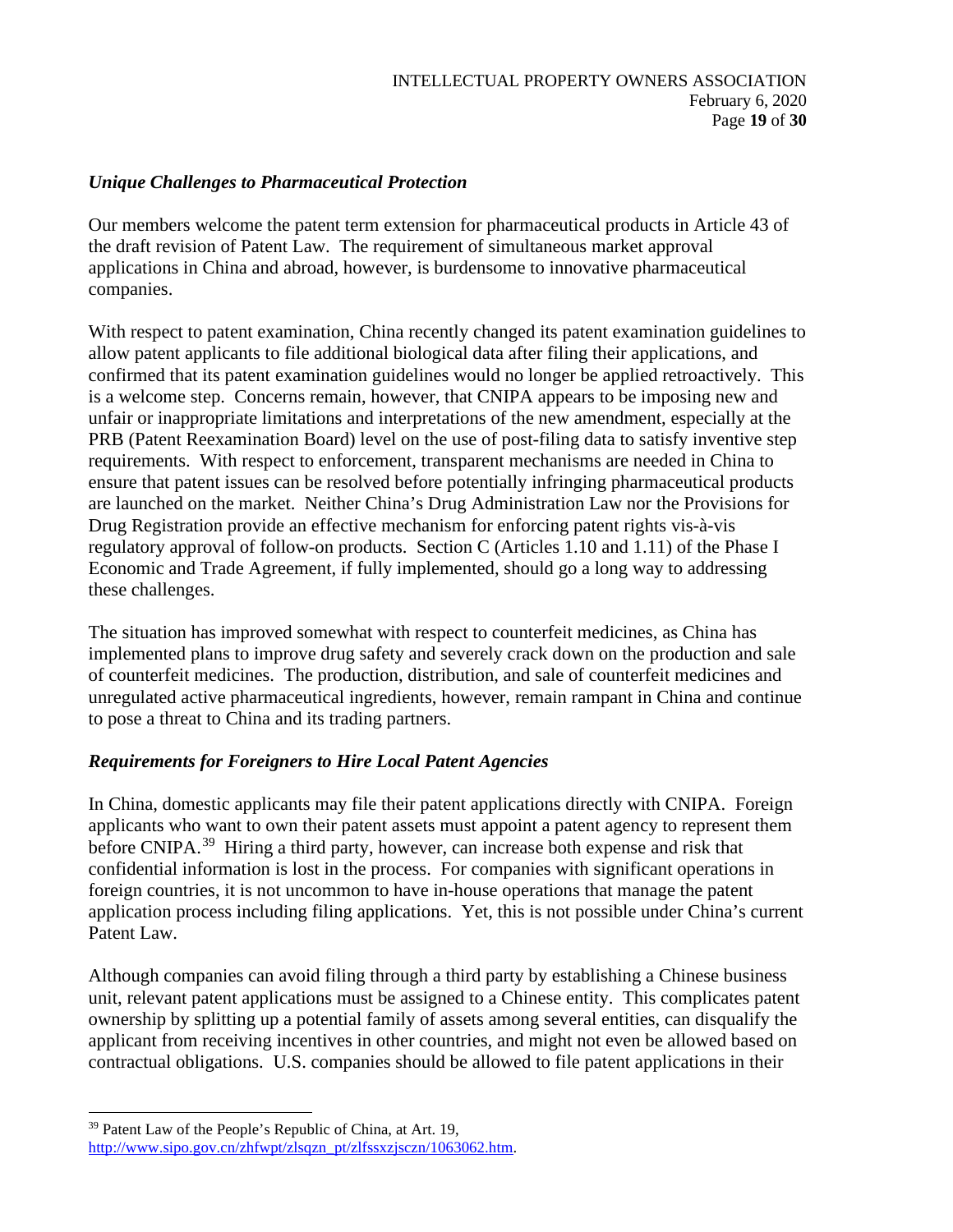own names, as long as subsequent prosecution is handled by an in-house or outside attorney or agent qualified by CNIPA.

# **INDIA**

## *National IPR Policy*

Overall India's IPR Policy (Policy) unveiled in May 2016 provides a valuable roadmap for realizing the potential of India's creativity and recognizes the central role IP plays in this regard.[40](#page-19-0) The Policy lays down seven objectives with action points for each objective to stimulate a dynamic, vibrant, and balanced IP rights system in India. Among other positive recommendations, we are encouraged by the Policy's recommendation to further study the protection of trade secrets.<sup>41</sup> As discussed below, improving India's trade secret regime is critical to ensuring a level playing field for non-Indian innovators.

Although much of the Policy is still being implemented, some recommendations should be closely monitored. For example, item 2.16 in the Policy proposes statutory incentives, like tax benefits linked to IP creation, for the entire value chain from IP creation to commercialization. Although incentivizing the pursuit of IP protection and its use is a laudable objective, caution should be exercised to prevent frivolous filings being made just to benefit from this initiative. Regarding the tax benefits, clarity is needed on how to value IP creation. Additionally, considering that IP can arise from a variety of actors, we suggest that such benefits should be extended to all IP being created or commercialized in India by individuals, small entities, or companies.

Taken as a whole, the Policy includes many positive actions for improving India's IP systems, but we have not yet seen much in the way of implementation. The U.S. should continue to monitor the implementation of the Policy as it unfolds.

## *Additional Patentability Criteria*

India's Patent Act adds an additional criterion for patentability beyond the TRIPS requirements. Known as 3(d), it requires enhanced efficacy for new forms of known substances in order for an invention to be eligible for patent protection. The law makes it difficult to secure patent protection for certain types of pharmaceutical inventions and chemical compounds. Section 3(d) is thus clearly discriminatory against pharmaceutical inventions, and does not afford the availability of post-patent filing data that could be used as evidence to support novelty and inventiveness of such new compound forms.

<span id="page-19-0"></span><sup>40</sup> National Intellectual Property Rights Policy, Government of India (May 2016) (National IPR Policy),

http://dippnic.in/English/Schemes/IntellectualPropertyRights/NationalIPRPolicy08.08.2016.pdf.

<span id="page-19-1"></span><sup>41</sup> National IPR Policy at ¶ 3.8.4.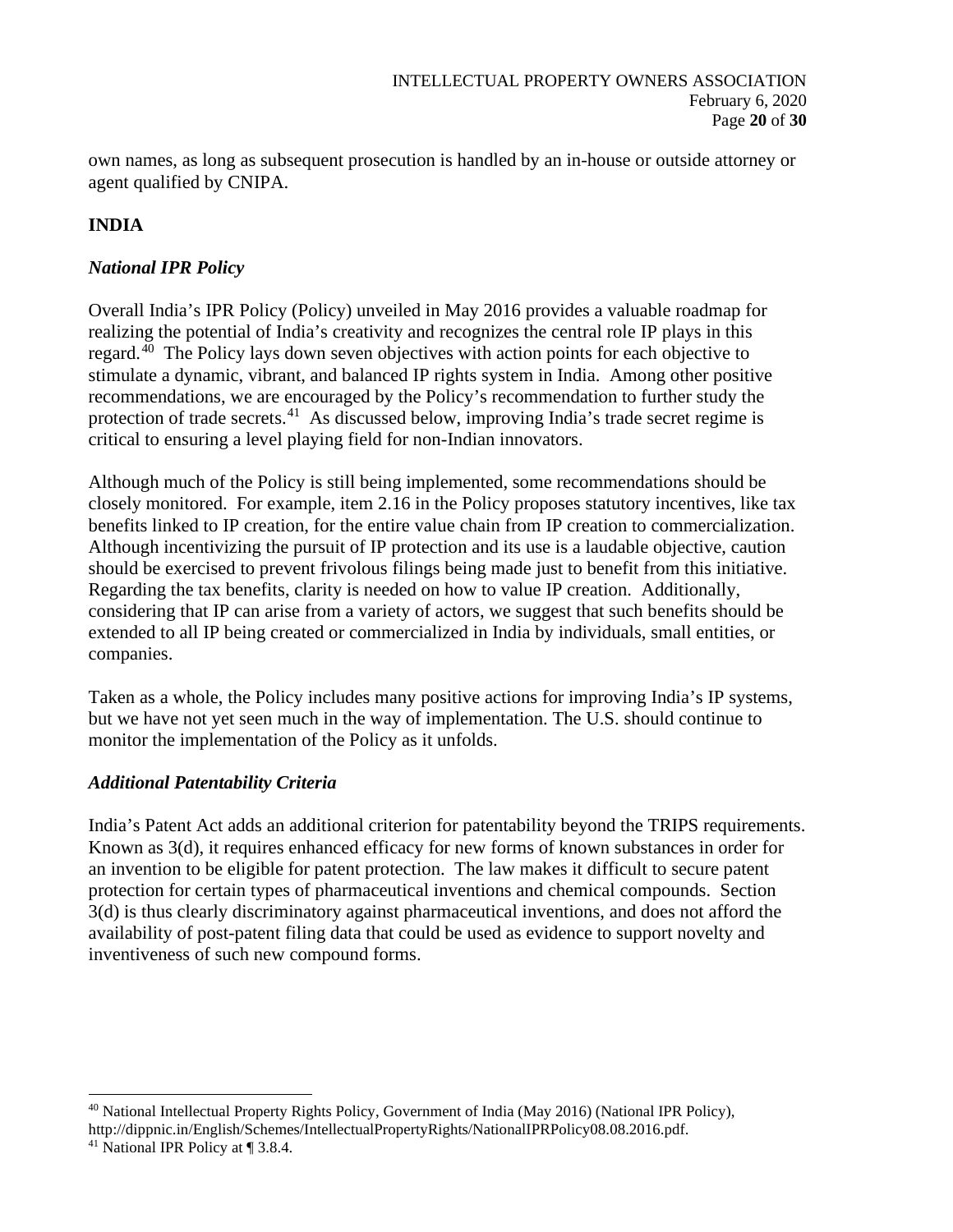### *Policies That Mandate or Encourage Compulsory Licensing*

Section 4.4 of India's National Manufacturing Policy discusses the use of compulsory licensing to help domestic companies "access the latest patented green technology."<sup>[42](#page-20-0)</sup> This section creates the "Technology Acquisition and Development Fund" (TADF) to help in situations when a patent holder is unwilling to license, either at all or "at reasonable rates," or when an invention is not being "worked" within India.<sup>43</sup> TADF is empowered to request compulsory licensing from the Government of India.<sup>[44](#page-20-2)</sup>

Similarly, India's National Competition Policy requires IP owners to grant access to "essential facilities" on "agreed and nondiscriminatory terms" without reservation.<sup>45</sup> The concept of essential facilities appears to cover a broad range of technologies including at least "electricity, communications, gas pipelines, railway tracks, ports, [and] IT equipment."[46](#page-20-4) The unconditional application of the essential facilities doctrine to such a broad technology landscape substantially decreases the value of the underlying IP and can undermine incentives for innovation.

Although other motives might be at play, the impetus to use compulsory licensing appears directly tied to industrial policy. Even though not adopted, a 2011 discussion paper produced by the Ministry of Commerce provides some insights. It explains that "compulsory licensing has a strong and persistent positive effect on domestic invention."<sup>47</sup> The objective of the paper was "to develop a predicable environment" for compulsory licensing to be used.<sup>[48](#page-20-6)</sup>

## *Lack of Regulatory Data Protection*

The Indian Regulatory Authority relies on test data submitted by originators to another country when granting marketing approval to follow-on pharmaceutical products. This indirect reliance results in unfair commercial use prohibited by TRIPS and discourages the development of new medicines that could meet unmet medical needs.

## *Local Working Requirements*

In addition to the policies discussed above, patent holders risk compulsory licensing if they fail to "work" their inventions in India within three years of the respective patent grant.<sup>[49](#page-20-7)</sup> This appears to include situations when patent holders import the related technology into the country, but do not locally manufacture it. It is difficult to understand how this complies with

<span id="page-20-0"></span><sup>&</sup>lt;sup>42</sup> National Manufacturing Policy, Government of India Ministry of Commerce & Industry Department of Industrial Policy & Promotion (2011), http://dipp

nic.in/English/policies/National\_Manufacturing\_Policy\_25October2011.pdf.

<span id="page-20-1"></span><sup>43</sup> *Id.* at ¶ 4.4.1.

<span id="page-20-2"></span><sup>44</sup> *Id.* at ¶¶ 4.2, 4.4.3.

<span id="page-20-3"></span><sup>45</sup> National Competition Policy, § 5.1(vi) (2011), http://www mca.gov.in/Ministry/pdf/Revised DraftNationalCompetition Policy201117nov2011.pdf.

<span id="page-20-4"></span><sup>46</sup> *Id.*

<span id="page-20-5"></span><sup>47</sup> Discussion Paper on Compulsory Licensing, ¶70, DIPP (2011), http://dipp nic.in/English/Discusspaper/CL DraftDiscussion 02September2011.doc.

<span id="page-20-6"></span><sup>48</sup> *Id.* at ¶ 2.

<span id="page-20-7"></span><sup>&</sup>lt;sup>49</sup> The Patents Act, § 84(1)(c), Intellectual Property India (1970).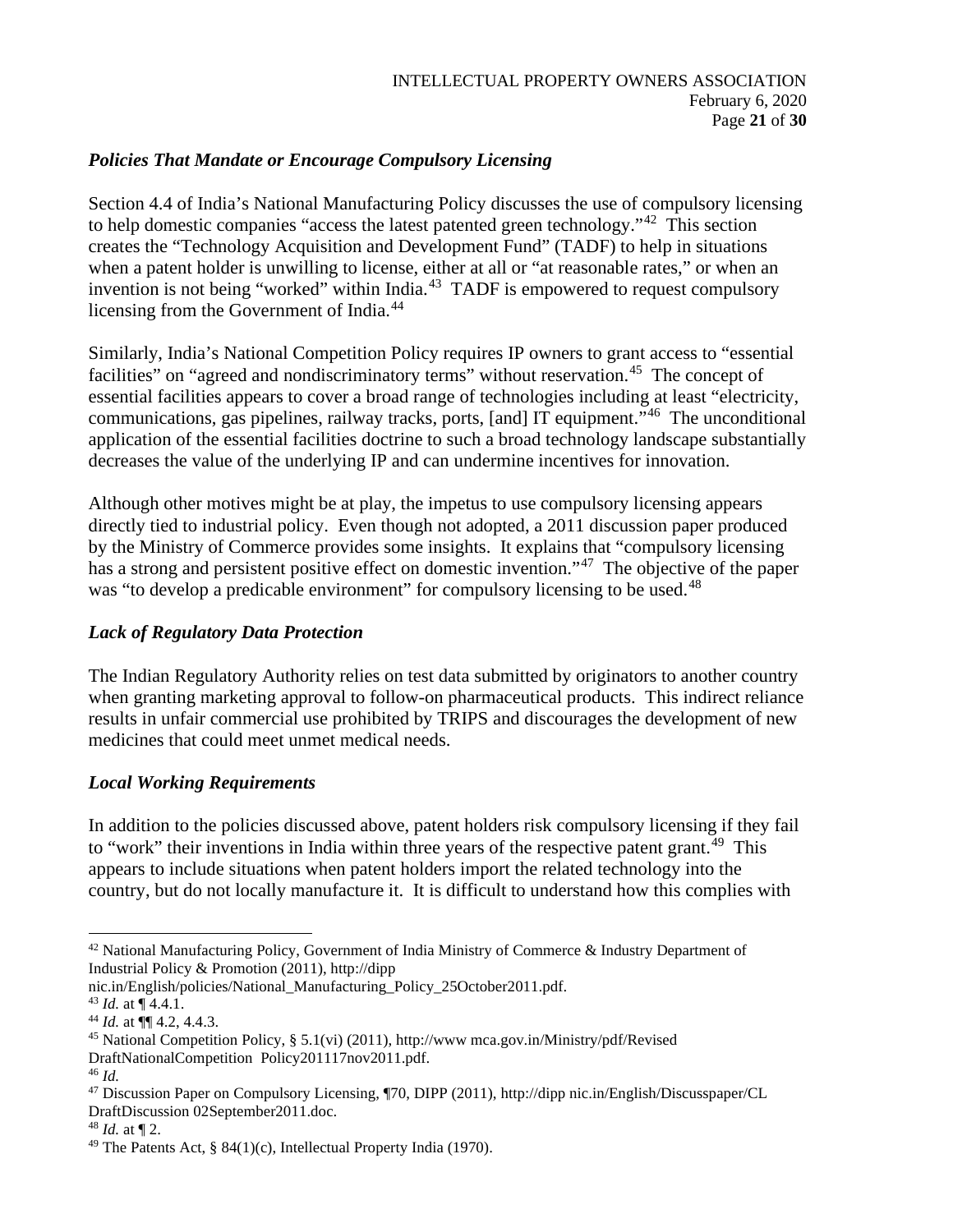TRIPS, which requires patents and their associated rights to be available "without discrimination as to the place of invention, the field of technology and whether products are *imported or locally produced*."[50](#page-21-0) Among those rights is the ability to exclude others from making, using, or selling their invention.<sup>[51](#page-21-1)</sup>

To facilitate potential licensing activity, the Controller of Patents is empowered to require patent holders and any licensees to provide details on how the invention is being worked in India.<sup>[52](#page-21-2)</sup> Statements of Working (Form 27)<sup>[53](#page-21-3)</sup> must be provided annually.<sup>54</sup> Failure to provide the requested information is punishable by fine or imprisonment.<sup>[55](#page-21-5)</sup>

The push to enforce the submission of Statements of Working is thought to increase the availability of compulsory licensing. The subsequent publication of the statements in a standalone database is further evidence of that intention. Form 27 is also extremely burdensome, including requests concerning the value of the products worked and the licenses or sub-licenses that are granted for a given patent. Not only might this be impossible or at least difficult to provide on a per patent basis (in part because IP holders often have many complex licensing agreements that may not explicitly enumerate specific patents, and because such agreements may restrict disclosure of such information), but it also forces patent holders and their licensees to potentially provide confidential business information to the government and public. Currently, there is no mechanism to submit the information with request for confidentiality and to avoid the information from going public after filing.

In addition, Patent Rules, as amended in 2016, require all Forms, including Form 27, to be submitted electronically by the agents or representatives of the patentees.<sup>56</sup> Although this is a welcome move, the electronic version of Form 27 requires mandatory submission of information which otherwise is not required to be submitted in the manual version of Form 27. This inconsistency causes a great deal of hardship to patentees. While there are some promising amendments published with respect to Form 27 under the Draft Patent Amendment Rules in May 2019,<sup>[57](#page-21-7)</sup> these are pending Parliament's approval.

The emphasis on Form 27 suggests that India intends to impose working requirements on users of its patent system. India issued its first compulsory license in 2012, which survived several legal challenges including at the Supreme Court of India. Most troubling about the decision was the interpretation that, at least in some circumstances, the working requirement might not

<span id="page-21-0"></span><sup>50</sup> TRIPS, Art. 27.1 (emphasis added).

<span id="page-21-1"></span><sup>51</sup> TRIPS, Art. 28(1).

<span id="page-21-2"></span><sup>52</sup> The Patents Act, § 146.

<span id="page-21-3"></span><sup>53</sup> 72 Statement Regarding the Working of the Patented Invention on Commercial Scale in India, http://patinfo nic.in/pdf/form 27.pdf.

<span id="page-21-4"></span><sup>54</sup> The Patents Rules, § 131, Intellectual Property India (2003).

<span id="page-21-5"></span><sup>55</sup> 74 The Patents Act at n.57.

<span id="page-21-6"></span><sup>56</sup> Public Notice No.CG/F/Public Notice/2016, published in Pt. II, Section 3, Sub-Section (i) of the Gazette of India (May 2016), http://www.ipindia nic.in/writereaddata/Portal/IPORule/1 42 1 Patent Amendment Rules 2016 16May2016.pdf.

<span id="page-21-7"></span><sup>57</sup> Draft Patents (Amendment) Rules, 2019 (May 31, 2019),

https://dipp.gov.in/sites/default/files/Draft\_Patents\_Rules\_2019.pdf.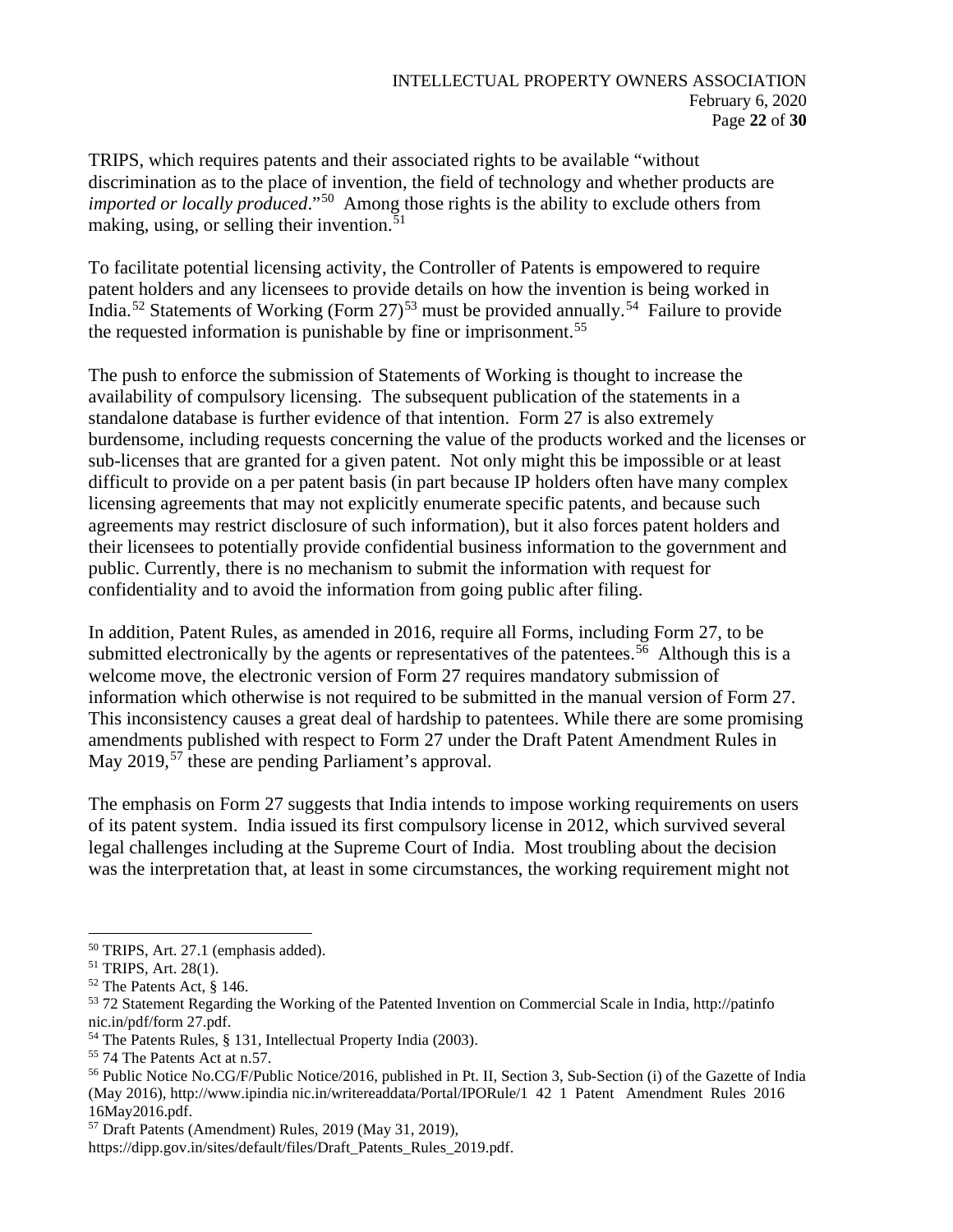be fully satisfied through importation.<sup>58</sup> In many cases it would be impractical, if not impossible, for patent holders or licensees to manufacture in every country around the world. The ability to make commercial choices with respect to manufacturing is imperative, both in terms of preserving competitiveness and reducing the cost of critical technologies.

### *Patent Examination Consistency*

The July 2017 "Guidelines for Examination of Computer Related Inventions" provided additional certainty for software inventions by, for example, aligning the patent eligibility approach more closely to Europe's problem-solution approach.

Additionally, the Indian Patent Office has reduced application pendency by, among other measures, hiring additional patent examiners. Given its rapid hiring rate, however, the average patent examiner now only has 3.8 years of experience,<sup>[59](#page-22-1)</sup> which has anecdotally had a negative impact on examination consistency. We suggest that the Indian Patent Office implement measures to improve patent quality, including additional examiner training and closer supervision of junior examiners by more experienced examiners.

Some patentees have also observed inconsistencies in examination between regional offices based on different interpretations of examination policies and guidelines. Any training implemented by the Indian Patent Office should also address this issue.

## *The Need to Upgrade Trade Secret Protection*

India lacks civil and criminal statutory protection for trade secrets. Contractual obligations provide the primary vehicle for protecting trade secrets. Although other means of protection might exist, such as suing under the tort of "breach of confidence,"<sup>[60](#page-22-2)</sup> each has a common shortcoming: requiring a close relationship between the trade secret owner and the would-be misappropriator. Bad actors who choose to steal information rather than innovate are often not in privity with trade secret owners.

There are significant benefits to collaborating with Indian firms, especially in light of the country's highly skilled services sector. Yet, the industries with which it makes the most sense to join forces rely on trade secrets to protect competitiveness. The U.S. and India would mutually benefit from stronger and more transparent trade secret protection, covering a broader range of actors.

Moves by the Indian government indicate that the country might value such an approach. We are encouraged by the commitment at the 2015 U.S. and India Trade Policy Forum to deepen

<span id="page-22-0"></span><sup>58</sup> Intellectual Property Appellate Board, *Bayer Corporation v. Union of India through the Secretary & Ors.*, Order No. 45, ¶ 52 (Mar. 2013), http://www.ipabindia.in/Pdfs/Order-45-2013.pdf; *see also Bayer v. Union of India*, Writ Petition No. 1323 of 2013, at 48.

<span id="page-22-1"></span> $59$ : WIPO (2019). World Intellectual Property Indicators 2019. Geneva: World Intellectual Property Organization, page 51. https://www.wipo.int/edocs/pubdocs/en/wipo pub 941 2019.pdf

<span id="page-22-2"></span><sup>&</sup>lt;sup>60</sup>77 Zafar Mahfooz Normani & Faizanur Rahman, *Intellection of Trade Secrets and Innovation Laws in India*, 16 J. Intell. Prop Rpts. 346 (July 2011), http://nopr niscair

res.in/bitstream/123456789/12449/1/IJPR%2016%284%29%20341-350.pdf.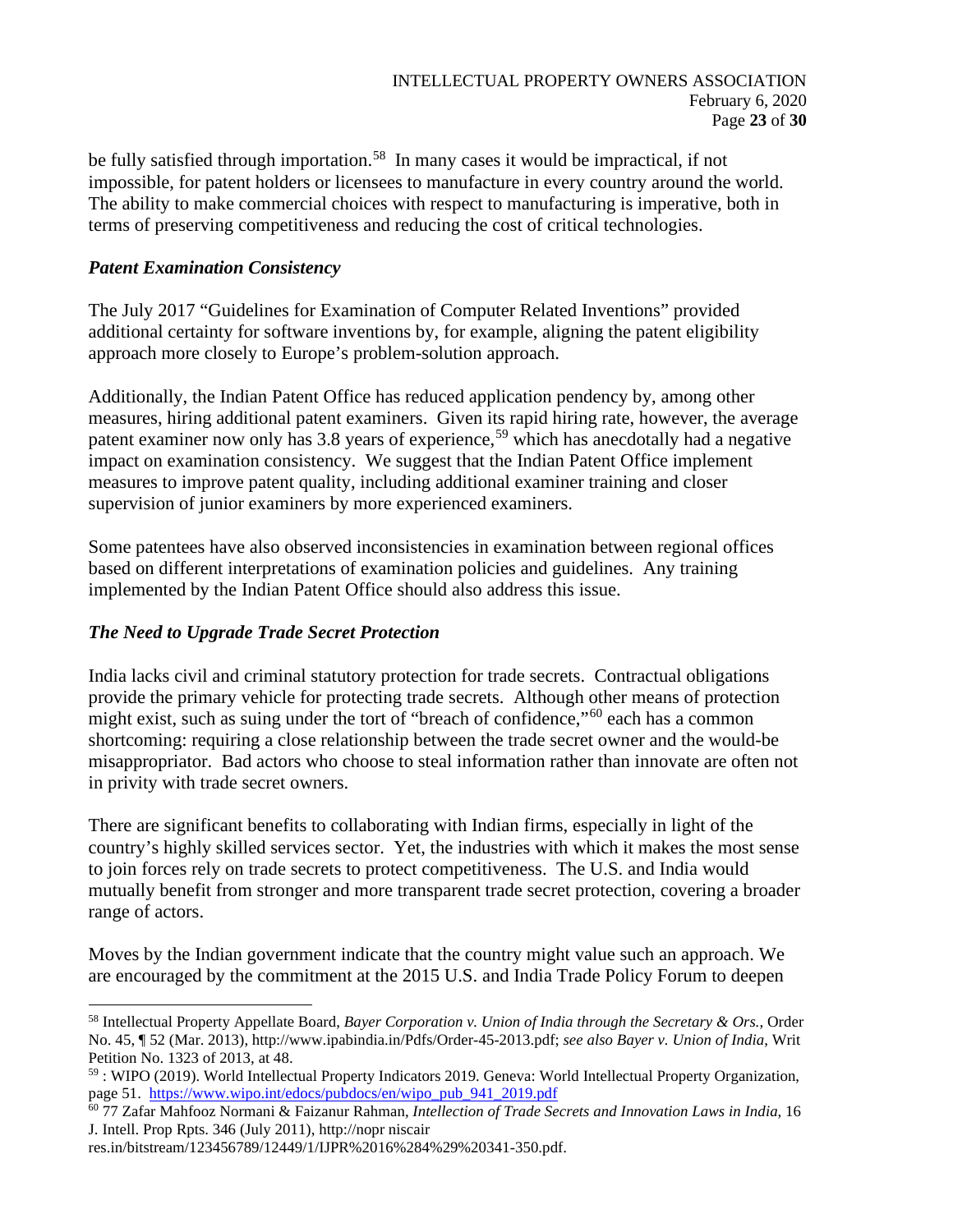cooperation on trade secrets.[61](#page-23-0) There is also a recommendation included in India's National IPR Policy to study trade secret protection, with an aim for further policy development.<sup>[62](#page-23-1)</sup> Earlier recognition of the need to improve trade secret protection can be found in the 2014 draft National Innovation Act<sup>[63](#page-23-2)</sup> and 2012 draft National IPR Strategy.<sup>[64](#page-23-3)</sup> There is also a growing body of academic literature originating within India that agrees such initiative is critical.<sup>65</sup> The 2012 draft National IPR Strategy made the point when it explained that a "predictable and recognizable trade secret regime will improve investor confidence,"<sup>[66](#page-23-5)</sup> although this was not included in the approved version of the National IPR Strategy. We agree that a national trade secret law that provides sufficient protection against all potential misappropriators, injunctive relief, preservation of evidence, the ability to secure damages, and effective deterrence to prevent acts of theft in the first place, is an important step.

## *Disclosure of Foreign Filings*

Section 8 of India's Patent Act requires disclosure and regular updates on foreign applications that are "the same or substantially the same invention."[67](#page-23-6) The original purpose of the requirement was to ensure high quality patents were issued by India, in light of patent examinations around the world. Although this might have been necessary when the Patent Act was originally enacted almost 50 years ago, patent examiners now have access to file histories for applications in many jurisdictions. In fact, given India's appointment as an International Search Authority for the Patent Cooperation Treaty (PCT), it is possible that the requirement to furnish examination results for co-pending applications conflicts with PCT rules.<sup>[68](#page-23-7)</sup> However, failure to provide the required information can result in devastating consequences to the patent applicant. Non-compliance provides an independent ground for pre- and post-grant opposition, as well as revocation.[69](#page-23-8) Furthermore, in absence of clarity on "*substantially the same invention*," in many cases, it is difficult to be certain about full compliance with this requirement.

http://nopr niscair.res.in/bitstream/123456789/3604/1/JIPR%2011(6)%20397-408.pdf; Normani & Rahman*, Intellection of Trade Secrets and Innovation Laws in India*,16 J. Intell. Prop. Rpts 341 (July 2011),

http://nopr niscair.res.in/bitstream/123456789/12449/1/IJPR%2016%284%29%20341-350.pdf; Roy, *Protection of Intellectual Property in the Form of Trade Secrets*, 11 J. Intell. Prop. Rpts. 192 (May 2006),

<span id="page-23-0"></span><sup>&</sup>lt;sup>61</sup> United States and India Joint Statement on the Trade Policy Forum (Oct. 2015), https://ustr.gov/about-us/policyoffices/press-office/press-releases/2015/october/united-states-and-india-joint.

<span id="page-23-1"></span><sup>62</sup> National IPR Policy, at ¶3.8.4.

<span id="page-23-2"></span><sup>63</sup> The National Innovation Act of 2008 (Draft), Ch. VI, http://www.prsindia.org/uploads/media/vikas doc/docs/1241500117~~Draftinnovationlaw.pdf.

<span id="page-23-3"></span><sup>64</sup> Invitation of Views on the Draft National IPR Strategy, ¶¶ 50-52, http://dipp nic.in/English/Discuss paper/draftNational IPR Strategy26Sep2012.pdf.

<span id="page-23-4"></span><sup>65</sup> 82 *See e.g.*, Hariani, *The Draft National Innovation Act*, India L.J. (2007),

http://indialawjournal.com/volume3/issue 1/articlebyanirudhhtml; Kumar *et al., Legal Protection of Trade Secrets*. 11 J. Intell. Prop. Rpts. 379 (Nov. 2006),

http://nopr niscair.res.in/bitstream/123456789/3577/1/JIPR%2011%283%29%20192-200.pdf ); Singh, *Need for a Separate Trade Secret Act with Required Law*, Prac. L. 44 (2012),

<span id="page-23-5"></span>http://www.supremecourtcases.com/index2.php?option=com content&itemid=1&do pdf=1&id=24329. <sup>66</sup> Draft National IPR Strategy, ¶ 52 (2012).

<span id="page-23-6"></span> $67$  Indian Patents Act, § 8(1) (1970), http://www.wipo.int/wipolex/en/text.jsp?file id=128091.

<span id="page-23-7"></span><sup>68</sup> Patent Cooperation Treaty, Art. 42, http://www.wipo.int/pct/en/texts/articles/a42 htm.

<span id="page-23-8"></span><sup>&</sup>lt;sup>69</sup> Indian Patent Act, §§ 25(1)(h), 25(2)(h), and 64(1)(m) respectively.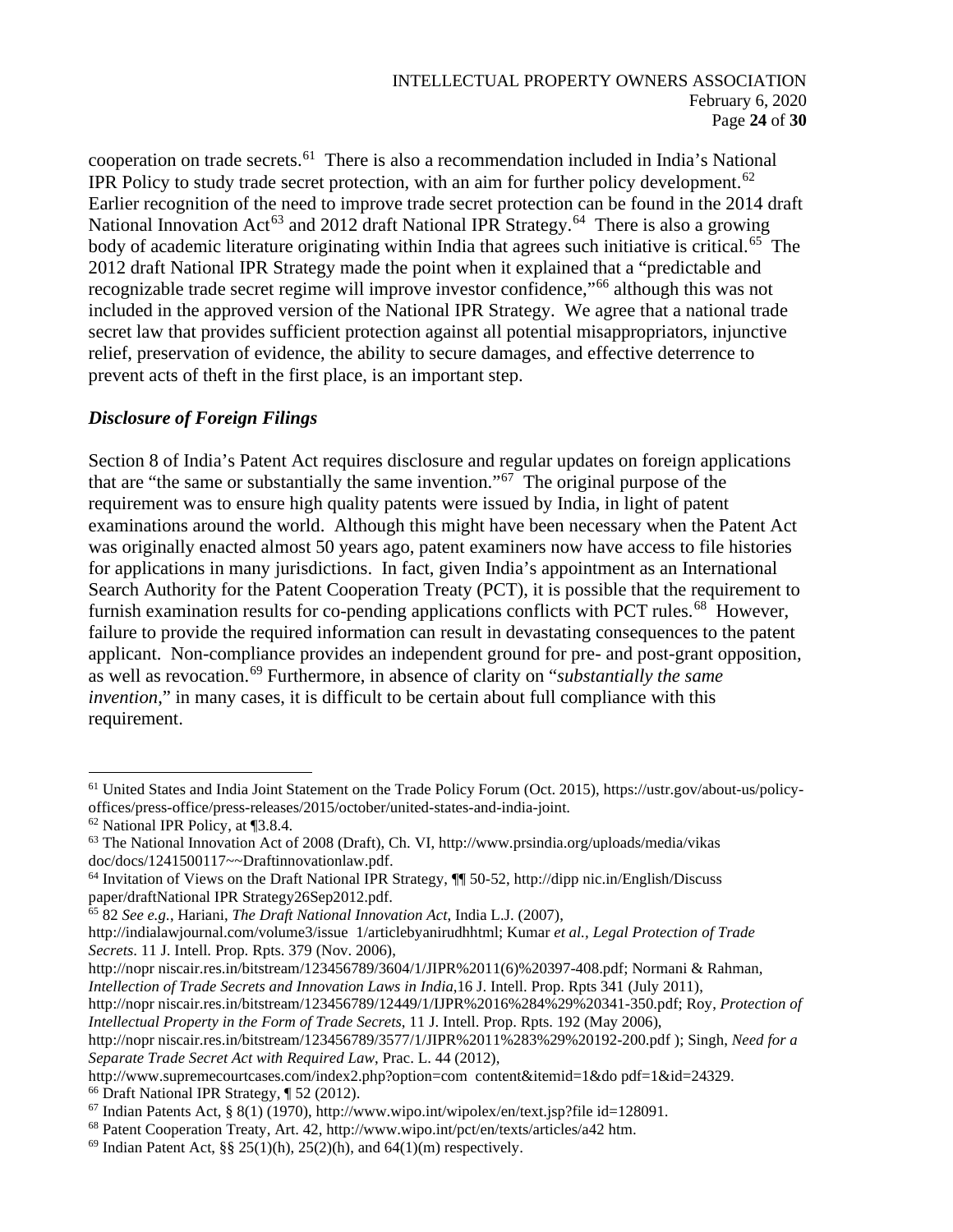Failure to comply with section 8 is now a commonly cited ground to invalidate patents. Patentees must worry about co-pending family members as well as other similar patents.<sup>[70](#page-24-0)</sup> The requirements set forth by section 8 are antiquated and create unnecessary uncertainty and expense for patent applicants.

### *Foreign Filing Permissions and Ministry of Defense*

India's Patent Act requires that an invention having a resident Indian inventor should not make or cause to make any patent application outside India unless a Foreign Filing Permission (FFP) is obtained from the Indian Patent Office.<sup>[71](#page-24-1)</sup> Non-compliance with this requirement results in monetary fine or a jail term or both.<sup>[72](#page-24-2)</sup> If the Indian Patent Office concludes that the subject matter of an invention is relevant for defense purposes or atomic energy, it refers the FFP application to Ministry of Defense (MoD) for their prior consent. We understand that the MoD can take up to two years to grant consent. This delay is extremely detrimental to FFP. Applicants might lose their application priority date and have no ability to contest the Patent Office's decision.

## *IP Enforcement*

State regulatory authorities in India can grant marketing approval for a generic version of a new medicine after four years have passed since the new medicine was first approved. State regulatory authorities are not required to verify or consider the remaining term of any existing patents. IPO supports development of a notification and early resolution mechanism for patent disputes to give innovators security in knowing that their efforts in creating a new drug will be respected for the duration of the patent period, similar to patent linkage in the U.S.

While the timeframes for prosecution and grant of patents as well as trademarks have shrunk, disposal of contentious proceedings, such as opposition and cancellation proceedings, on the merits of the case still take few years. Also, while the IP appellate body, the Intellectual Property Appellate Board (IPAB) has been nominated as adjudicating body for copyright matters as well, it continues to face a deficiency of adjudicating members, and the timeframes for disposal of patent and trademark appeal matters are still long.

# *Drug Price Control*

In a positive move, under the Drug (Prices Control) Amendment Order 2019, any patented new drug would be exempt from all forms of price control that exist in India for a period of five years from the start of the drug's commercial marketing. Earlier, such exemption was only available to a manufacturer of a patented new drug which was developed through indigenous research and development in India and which was not produced elsewhere. Also, all orphan drugs would also be exempt from all forms of price control that exist in India, irrespective of their patent status or new drug status. IPO submits that India should not limit the price control exemption to "drugs" patented under the Indian Patent Act, but rather should extend the

<span id="page-24-0"></span><sup>70</sup> *See F. Hoffmann-La Roche Ltd. v. Cipla Ltd.* FAO (OS) 188/2008, (Apr. 2009).

<span id="page-24-1"></span><sup>71</sup> Indian Patents Act, § 39.

<span id="page-24-2"></span><sup>72</sup> *Id.* at § 118.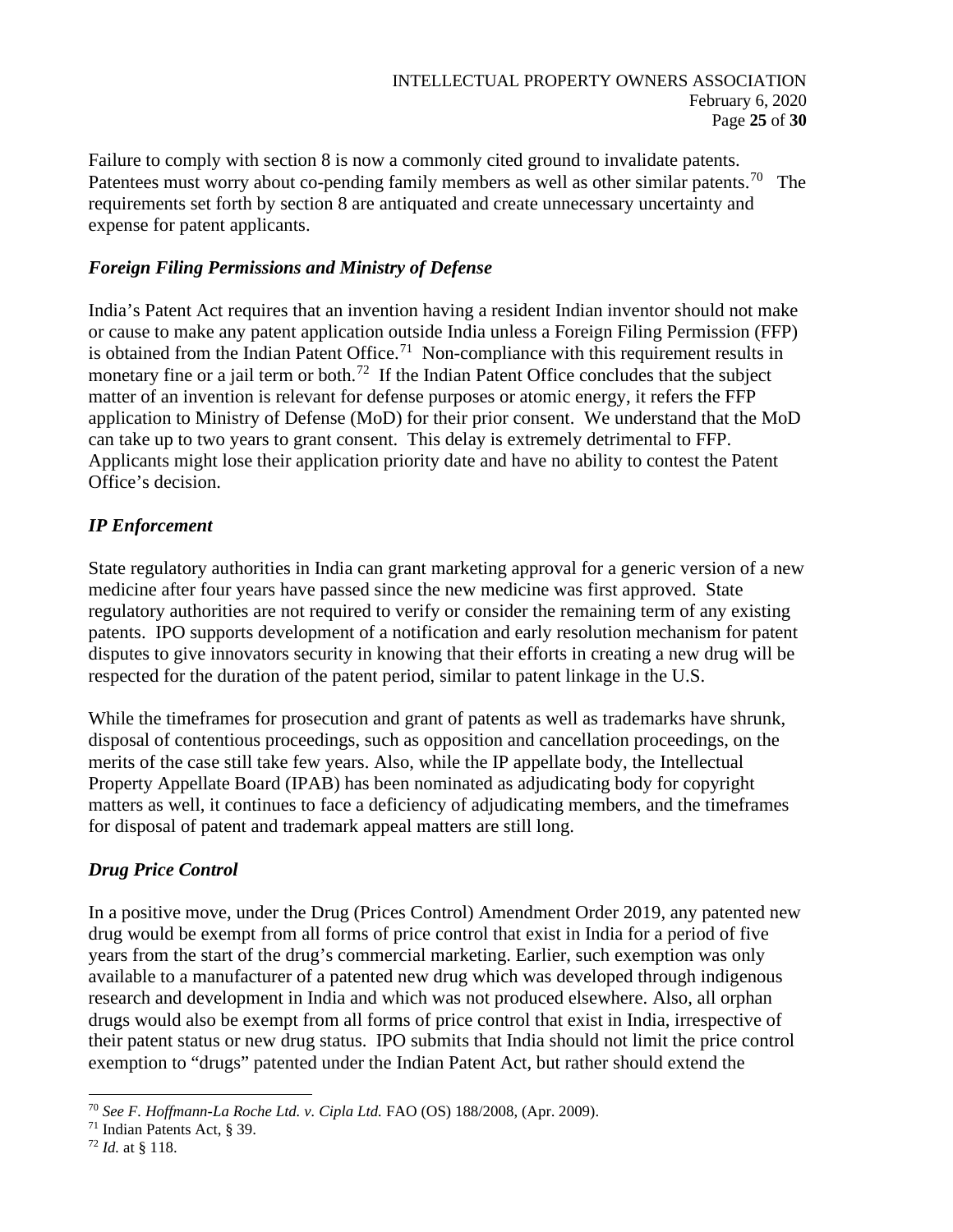exemption to include drugs patented outside India.

### *Draft National E-commerce Policy*

India published its Draft National E-commerce Policy in February 2019. The policy provides positive action points to address the issue of sale of counterfeits on e-commerce portals. The policy, however, provides certain limitations related to FDI in e-commerce, wherein any ecommerce portals in which foreign investments have been made cannot exercise ownership or control over the inventory sold on its platform.

## **INDONESIA**

### *Compulsory Licensing*

Indonesia has granted compulsory licenses on several patent-protected pharmaceutical products in recent years. These licenses were granted in a manner inconsistent with Indonesia's international obligations. Although the Ministry of Law and Human Rights (MLHR) revised compulsory license Regulation No. 30/2019 is an improvement over Regulation 39, there are further concerns and fundamental issues that need to be addressed. The MLHR has initiated a process to amend the existing Patent Law, which provides an opportunity for Indonesia to work collaboratively with the U.S. and patentees to address unmet medical needs while at the same time respecting its international obligations.

# **MALAYSIA**

### *Compulsory Licensing*

In 2019, Malaysia's intellectual property office published a "consultation paper" on proposed amendments to the Patents Act 1983 that raises concerns about compulsory licensing and related issues. This continued a trend as, in 2017, Malaysia granted a compulsory license for a breakthrough medicine despite the manufacturer's efforts to negotiate a voluntary license. These actions undermine incentives for innovation.

## **MEXICO**

### *Challenges to Enforcement of Patent and Trademark Rights*

Although preliminary injunctions that result in the seizure of infringing goods are possible in patent and trademark infringement proceedings, as a practical matter this tool is often ineffective. After seizure, defendants can post a bond that causes the Mexican Institute of Industrial Property (IMPI) to release the goods in question without any additional requirements or obligations, except for posting a counterbond which tends to cost between \$15,000 and \$20,000. This makes it easy to lift injunctions and continue the infringing behavior. Another challenge in patent proceedings is that IMPI uses its examiners to act as expert witnesses, in effect serving as both judge and party.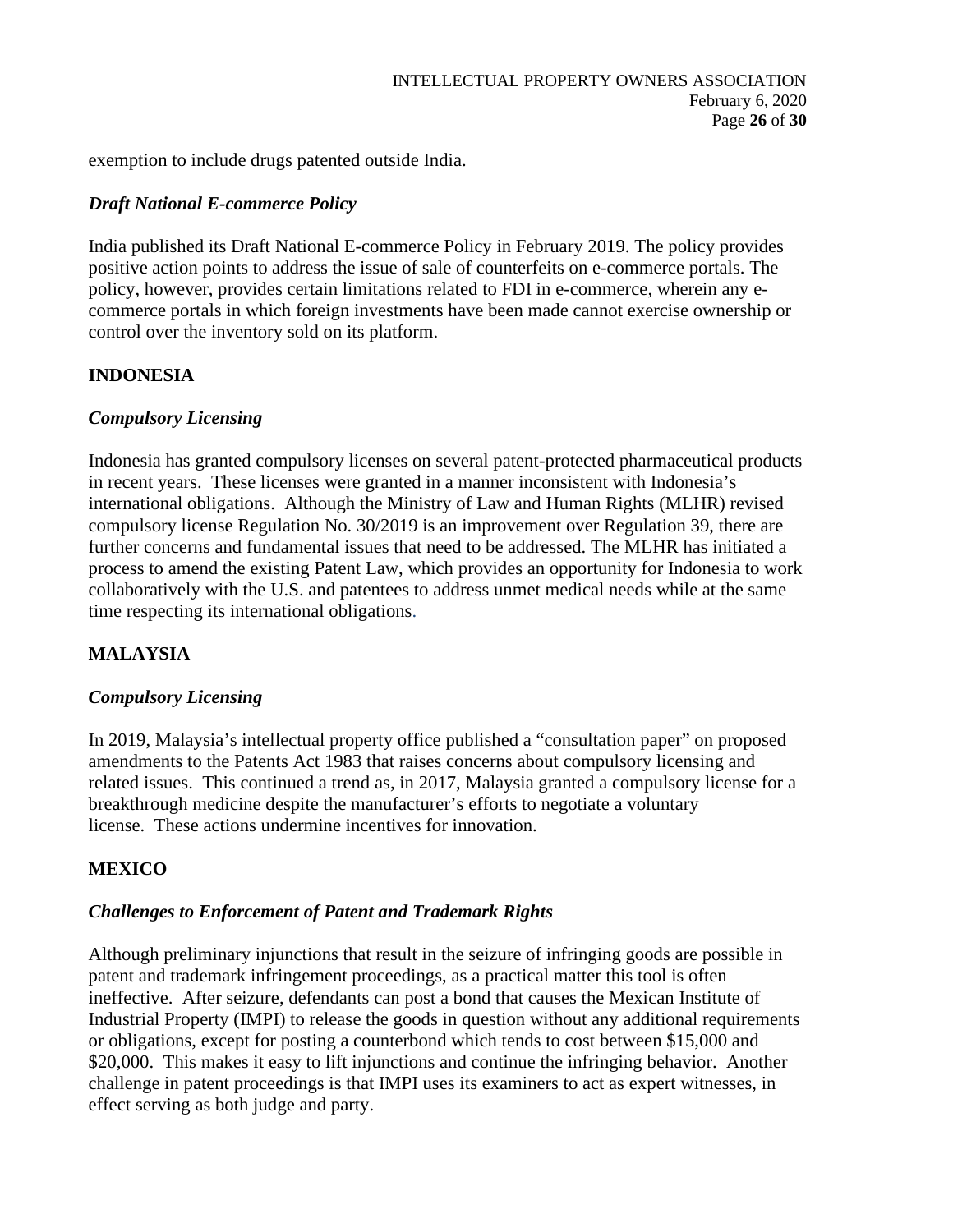Recovery of damages for trademark and patent infringement is also challenging in Mexico. Although damages can be claimed, this can only be done after proceedings are final. In patent cases, it can take more than ten years to exhaust the four potential stages of litigation in the administrative arena, and remands from higher to lower courts are common.

IP owners also face challenges enforcing their patent and trademark rights at the border. Authorities act inconsistently regarding stopping shipments in transit at the border that contain infringing goods. Some officers will stop and seize the shipments, but others will not if Mexico is not their destination.

Mexico's health regulatory agency (COFEPRIS) and IMPI have committed to improve the application of Mexico's 2003 linkage decree which mandates coordination between COFEPRIS and IMPI and to provide protection for data generated to obtain marketing approval for pharmaceutical products. Limiting the scope and effectiveness of these commitments, COFEPRIS may limit patent linkage to patents covering active compounds even though there may be other patents listed in the Patent Linkage Gazette. Moreover, despite these commitments, innovative biopharmaceutical companies are unable to obtain accurate and timely information from COFEPRIS prior to marketing authorization being granted on a generic or biosimilar drug where the innovator product is used as a reference. As a result, companies have little to no notice that a potentially patent infringing product is entering the market. Further, obtaining effective preliminary injunctions or final decisions on cases regarding infringement within a reasonable time (as well as collecting adequate damages when appropriate) remains challenging. Recent cases which allow the lifting of a preliminary injunction by simply posting a higher counterbond without other evidence is problematic for patentees.

## **RUSSIA**

## *Russian Law Fails to Provide Adequate Trade Secret Protection*

Russia offers nominal, weak, and unpredictable protection for trade secrets, leaving little protection for U.S. innovators doing business in the country. Russian law requires a trade secret holder to introduce a "regime of commercial secrecy" to protect its know-how.<sup>[73](#page-26-0)</sup> Although this law sounds similar to the "reasonable steps" in TRIPS, which exist in many countries, in reality it is a rigid regime that places an unrealistic burden on the people it is meant to protect. Russian law only provides protection to trade secret holders that have complied with a specific set of requirements, including a specific inventory of the information to be protected and an up-to-date record of those with access to the information. The trade secret must be marked as both confidential and with the full name and address of the owner. Such prerequisites for protection fail to match the commercial realities. For example, an inventory might be impossible to create considering new trade secrets might be created daily, and many types of trade secrets might be difficult or impossible to mark as required by the law. In practice, these formalities could cause businesses to grind to a halt instead of offering any meaningful protection.

<span id="page-26-0"></span><sup>&</sup>lt;sup>73</sup> Federal Law on Commercial Secrecy No. 98-FZ, 32 SZ RF item 3283 2004 (July 2004) (as amended).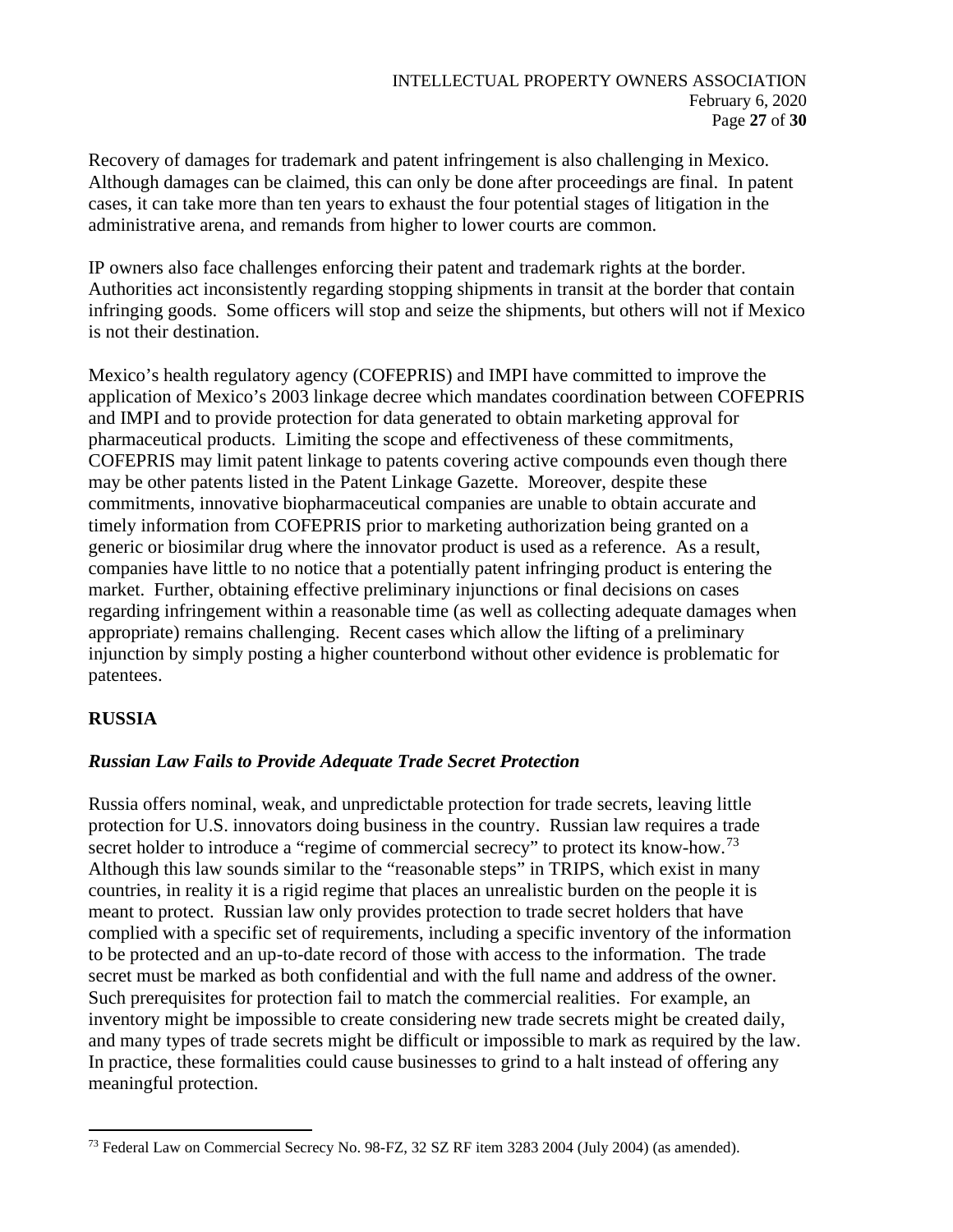Enforcement tends to be inadequate as well. Although preliminary remedies such as injunctions and seizures are theoretically available, there is little available evidence that indicates they are ever used. Criminal penalties are similarly lacking, often limited to community service — despite significant losses for the trade secret owner. Considering these shortcomings, the U.S. should encourage the implementation of the APEC Best Practices for Trade Secret Protection and Enforcement, which Russia endorsed as part of a 2016 APEC declaration.[74](#page-27-0)

## *Challenges to Patent Protection*

The Russian Government is pursuing draft legislation and other measures that would prevent inventors from securing patents on many types of innovative medicines and, in addition, would facilitate the compulsory licensing of patents. In 2019, a Russian court granted a compulsory license under the Russian Patent Statute to a generic company which owns a dependent patent for an innovative cancer medicine developed in the United States. The decision was based on an extremely low evidence test and standard of proof but was upheld on appeal. Review by the Supreme Court of the Russian Federation has been sought.

# **SAUDI ARABIA**

# *Patent Enforcement and Regulatory Data Protection*

Companies continue to face challenges with respect to weak patent enforcement in Saudi Arabia. For example, the Saudi Food and Drug Administration (SFDA) recently granted marketing approval to a generic version of an innovative medicine during the patent term of that product. SFDA's approval and related price listing of a generic product corresponding to a patented innovator medicine undermines the integrity of Saudi Arabia's patent linkage system.

In addition, Saudi Arabia does not provide regulatory data protection from the date of marketing authorization of innovator products in Saudi Arabia, contradicting the country's own regulations and WTO commitments.

# **SOUTH AFRICA**

## *Proposed National IPR Policy*

South Africa's Department of Trade and Industry released in July 2018 the first phase of the long-awaited Intellectual Property Policy.<sup>[75](#page-27-1)</sup> The policy could result in a number of concerning amendments to the Patents Act including permitting parallel importation of pharmaceuticals (so that pharmaceuticals bought in a foreign country can be imported into South Africa without approval of the patent holder in some circumstances), restrictive patentability criteria, and increasing the accessibility of current compulsory licensing provisions (possibly by creating a

<span id="page-27-0"></span><sup>74</sup> AMM Joint Statement, APEC Peru (2016), http://www.apec.org/Meeting-Papers/Annual-Ministerial-Meetings/Annual/2016/2016 amm.aspx; *Best Practices in Trade Secret Protection and Enforcement Against Misappropriation* (Nov. 2016), https://ustr.gov/sites/default/files/11202016-US-Best-Practices-Trade-Secrets.pdf .

<span id="page-27-1"></span><sup>75</sup> http://www.thedti.gov.za/news2018/IP\_Policy2018-Phase\_I.pdf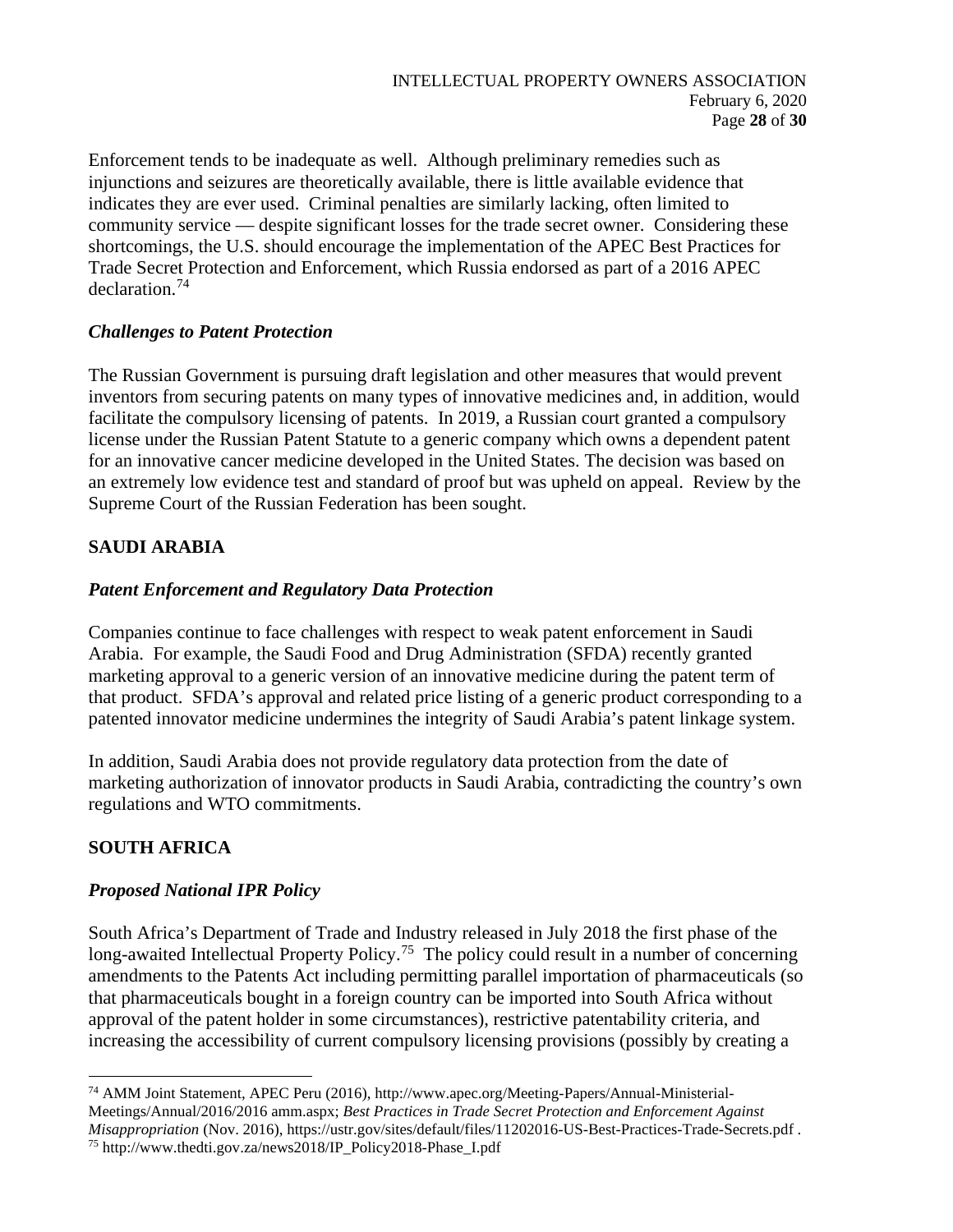regulatory process for adjudicating these rather than referring these disputes directly to the courts as is currently the case). These polices would require an amendment of the current Patents Act, which is expected to take a few years.

# **UNITED ARAB EMIRATES**

### *Challenges to Pharmaceutical Protection*

The UAE Ministry of Health has registered generic pharmaceutical products for sale in the UAE that appear to infringe the patents of innovative medicines. At that time, the patents in the countries of origin remained in force and, thus, should have been honored in the UAE as required by Decree 404.[76](#page-28-0) This is a troubling development.

# **II. PUSH TO WEAKEN IP RIGHTS WITHIN MULTILATERALFORA**

Within the UN system, IP protection continues to come under fire. Such efforts are largely based on misinformation about the impact of IP rights on innovation and technology diffusion. The principal argument is that IP systems are a barrier that needs to be dismantled if developing countries are to advance. Yet, this argument does not accurately reflect the contribution of IP to innovation, socio-economic growth, and technology diffusion in the real world. It ignores that the IP system has supported life-changing innovations across all sectors for decades and that there is no empirical evidence that IP rights are a barrier to advancement.<sup>[77](#page-28-1)</sup>

A variety of proposals aimed at weakening the global IP framework are regularly raised including: compulsory or concessional licensing; the elimination of IP rights for certain technologies; technology buyouts, or other international IP mechanisms; and non-assertion pledges for patents on technology used by developing countries. There have also been efforts to implement these types of measures at the national level.

For example, at WIPO, within the Standing Committee on Patents, several countries continue to pursue a work program that would promote exceptions and limitations to patents. The continued effort is based, at least in part, on a 2010 proposal.<sup>[78](#page-28-2)</sup> Designed in three phases, this proposal involves a detailed exchange of experiences on exceptions and limitations, a determination of the most effective exceptions and limitations, and the development of an "exceptions and limitations manual." Similar discussions are ongoing as part of WIPO's Committee on Development as well.

UN bodies, notably WIPO, but also the World Trade Organization ("WTO") and World Health Organization ("WHO"), play an important role in ensuring the existence of robust evidence about the contribution of IP systems to innovation and technology diffusion. They also have the responsibility to push back on erroneous and misleading statements about how IP works in

<span id="page-28-0"></span><sup>76</sup> Ministry of Health Decree No. 404, issued on 30 April 2000 (MOH Decree).

<span id="page-28-1"></span><sup>77</sup> K. Lybecker & S. Lohse, *Innovation and Diffusion of Green Technologies: The Role of Intellectual Property and Other Enabling Factors*, WIPO Global Challenges Report (2015),

https://www3.wipo.int/wipogreen/docs/en/globalchallengesreportlybeckerlohse.pdf.

<span id="page-28-2"></span><sup>78</sup> Standing Committee on the Law of Patents at n. 24.